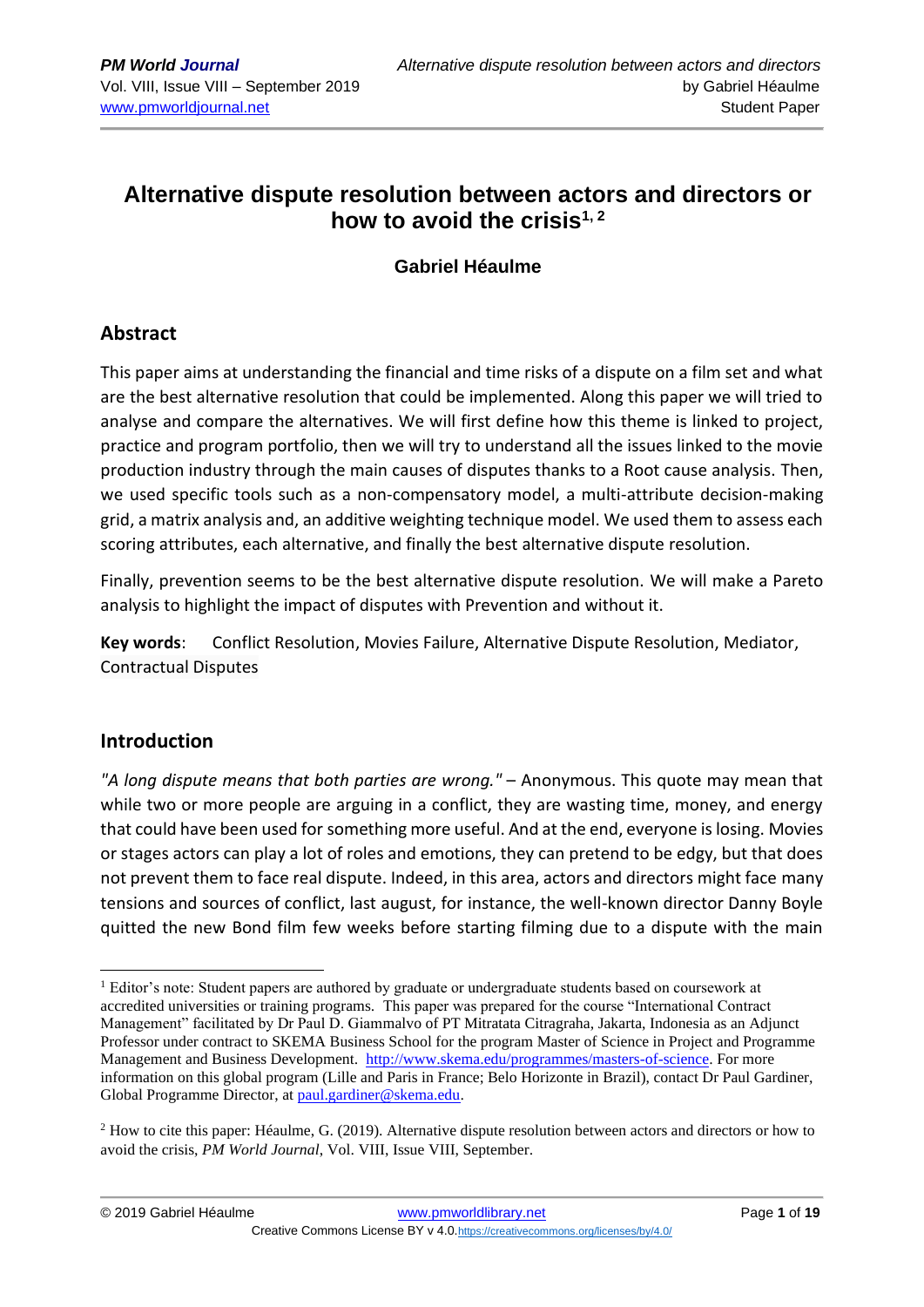actor. How much, this kind of problem, could cost for the company? Concretely, dispute could be the causes of project failure in the movie world, it is a key point of concern in this industry where the rise in budgets has new records every year (+ 13.4% of budgets between 2015 and 2016 in France).<sup>3</sup> As in the example given above, stakeholders in the film world may be under constant emotional pressure that can lead to arguments that will not find any compromise. That is why, these stakeholders should try to find more original ways to solve problems such as the Alternative Dispute Resolution. Any process of allowing conflicting parties to amicably seek and accept a solution to cease the conflict or any intervention by a third party that avoids the use of a procedure will be considered as alternative. "ADR is usually less formal, less expensive, and less time-consuming than a trial. ADR can also give people more opportunity to determine when and how their dispute will be resolved."<sup>4</sup> These alternative solutions could be arbitration, conciliation, mediation, negotiation, collaborative law, ... We think this kind of tool could reduce the risks and costs of disputes between actors and directors. Disputes are a main issue in this sector, and even if they are finally solved, the legal procedure, in front of a court could cause a project failure, high costs, an increase in the delays and a bad image for the production team regarding the public who could be affected.

As we know a project is a temporary process, moreover, project management can be defined as "the application of knowledge, skills, tools and techniques to project activities in order to meet or exceed stakeholder needs and expectations for the project"<sup>5</sup>. The realization of a movie is a deliverable of a unique product in a temporary project defined by contract. The relationship and the tasks that need to be done appear in this contract. It is a response to a need and deployed in a specific context in this industry.

To better understand how this topic of movie production is related to the definitions of project, portfolio, program and assets, the table below will go into more detail on each of these points.

|         | <b>Definitions</b>                                                                                                                                                                                                                                                                              | Examples                                                                                                                                                     |
|---------|-------------------------------------------------------------------------------------------------------------------------------------------------------------------------------------------------------------------------------------------------------------------------------------------------|--------------------------------------------------------------------------------------------------------------------------------------------------------------|
| Project | "A project is an investment that<br>requires a set of coordinated<br>activities conducted over a finite<br>period of time in order to deliver a<br>unique objective:<br>As an investment, each project<br>requires a commitment of financial<br>resources, non-financial resources,<br>or both. | The movie realization, schedule over one year,<br>is a clear and defined project. The unique<br>objective is to create a popular and money-<br>making movie. |

<sup>3</sup> Editor's note: Number of movies approved by the CNC. [https://www.afcinema.com/La-production](https://www.afcinema.com/La-production-cinematographique-en-2016.html)[cinematographique-en-2016.html](https://www.afcinema.com/La-production-cinematographique-en-2016.html)

<sup>4</sup> Quote from California Courts, © 2018 Judicial Council of California <http://www.courts.ca.gov/3074.htm> <sup>5</sup>William R. Duncan (1996) - A guide to the project management body of knowledge <http://www2.fiit.stuba.sk/~bielik/courses/msi-slov/reporty/pmbok.pdf>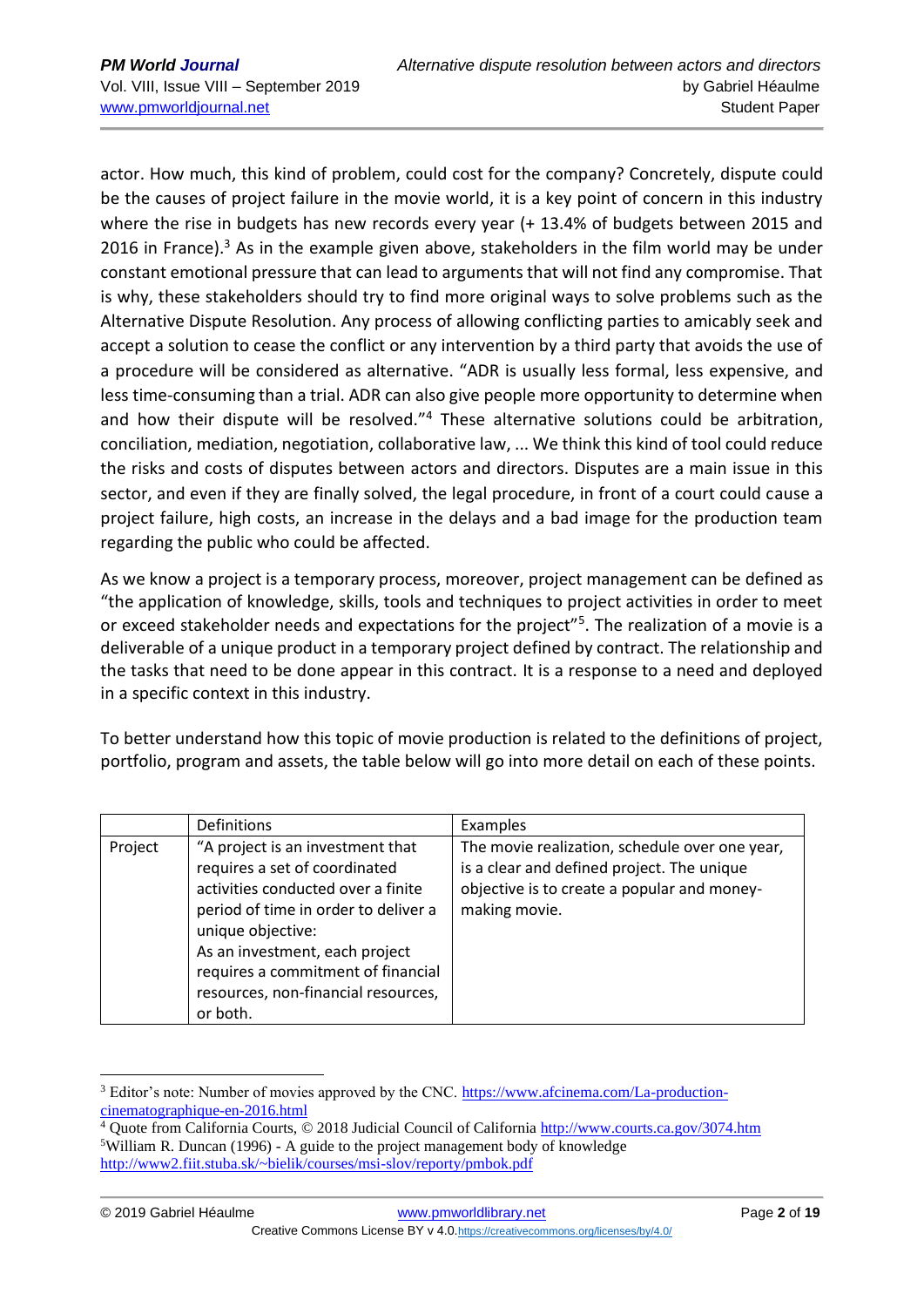|                        | The finite period of time may be an<br>imposed constraint or the result of<br>planning.<br>The unique objective requires<br>completion of one or more<br>deliverables. The deliverables may<br>be defined in advance or<br>discovered during the project.<br>The characteristics of the<br>deliverables may be defined in<br>advance or discovered during the<br>project." <sup>6</sup>                                                                                                                                                                                                                                                                                                                   |                                                                                                                                                                                                                                                                                                                                                                                                                                                                                                                                                                                                                                                                                                  |
|------------------------|-----------------------------------------------------------------------------------------------------------------------------------------------------------------------------------------------------------------------------------------------------------------------------------------------------------------------------------------------------------------------------------------------------------------------------------------------------------------------------------------------------------------------------------------------------------------------------------------------------------------------------------------------------------------------------------------------------------|--------------------------------------------------------------------------------------------------------------------------------------------------------------------------------------------------------------------------------------------------------------------------------------------------------------------------------------------------------------------------------------------------------------------------------------------------------------------------------------------------------------------------------------------------------------------------------------------------------------------------------------------------------------------------------------------------|
| Asset                  | "An "asset" can be described as<br>being "A tangible or intangible<br>resource with economic value that<br>an individual, corporation or<br>country owns or controls with the<br>expectation that it will provide<br>future benefit."7                                                                                                                                                                                                                                                                                                                                                                                                                                                                    | To manage a movie realization, the team<br>disposes of different resources such as the<br>expertise from each member, an appropriate<br>set of technical equipment such as cameras,<br>storyboards, microphones,  But also a budget,<br>a clear objective, all the authorizations to shoot<br>on public places,                                                                                                                                                                                                                                                                                                                                                                                  |
| Portfolio<br>of assets | "Assets shown on their owner's<br>balance sheet are usually classified<br>according to the ease with which<br>they can be converted into cash."<br>According to the guild definition, It<br>exists 5 different asset classes:<br>"Information Assets are normally<br>controlled by functional groups<br>such as IT or Engineering;<br>Human Assets are controlled by<br>HR;<br>Physical Assets are controlled by<br>either operations ("plant<br>manager") or other functional<br>entities such as "heavy equipment<br>shop";<br>Financial Assets are controlled by<br>accounting or finance and lastly;<br>Intangible Assets which are<br>defined to be the difference<br>between a company's book value | A movie team is generally composed of several<br>people involved in the project with different<br>roles and capacities:<br>The production director is responsible of all the<br>financial part. He is going to manage the<br>expenses, the salaries and all the extras.<br>He is also in charge of the intangible assets.<br>The physical assets are managed by the stage<br>manager. He and his team are in charge of the<br>equipment that must be at the good place at<br>the good moment.<br>All the human assets are generally managed by<br>the assistant director during the shooting. But<br>the production director stays in charge of the<br>paperwork before and after the filming. 9 |

<sup>6</sup> Adapted from a Linked In discussion initiated by William R.Duncan (1/13/2018). Retrieved from <https://www.linkedin.com/feed/update/urn:li:activity:6357416976318558208/>

 $7$  Adapted from an Investopedia definition. (n.d.). Retrieved from

[http://www.planningplanet.com/guild/gpccar/introduction-to-managing-project-](http://www.planningplanet.com/guild/gpccar/introduction-to-managing-project-controls?fbclid=IwAR1wj7rohxPEStWNIzYMEqFDAdjZn33DdYs6zC_4JjJk_D7gaaBIL-l1Cbw)

[controls?fbclid=IwAR1wj7rohxPEStWNIzYMEqFDAdjZn33DdYs6zC\\_4JjJk\\_D7gaaBIL-l1Cbw](http://www.planningplanet.com/guild/gpccar/introduction-to-managing-project-controls?fbclid=IwAR1wj7rohxPEStWNIzYMEqFDAdjZn33DdYs6zC_4JjJk_D7gaaBIL-l1Cbw)

<sup>&</sup>lt;sup>9</sup> Les métiers du cinéma : sur le tournage. (April 11, 2017). Apprendre le cinéma. Retrieved from [http://apprendre](http://apprendre-le-cinema.fr/les-metiers-du-cinema-sur-le-tournage/)[le-cinema.fr/les-metiers-du-cinema-sur-le-tournage/](http://apprendre-le-cinema.fr/les-metiers-du-cinema-sur-le-tournage/)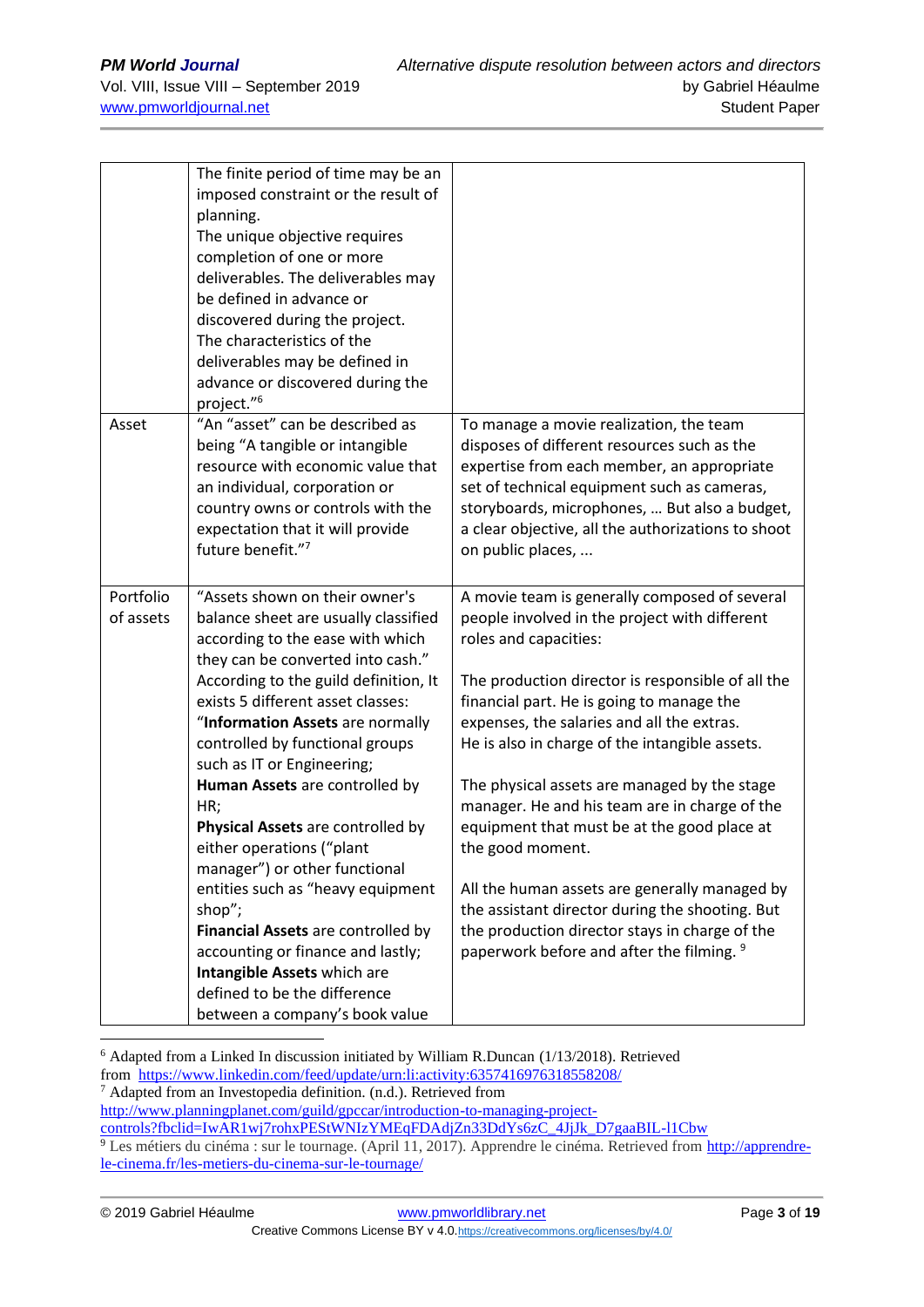|                             | and market capitalization value is<br>controlled by sales and marketing<br>or public relations departments."                                                                                                                                                                                                                                                                          |                                                                                                                                                                                                                                                                                                              |  |  |  |  |
|-----------------------------|---------------------------------------------------------------------------------------------------------------------------------------------------------------------------------------------------------------------------------------------------------------------------------------------------------------------------------------------------------------------------------------|--------------------------------------------------------------------------------------------------------------------------------------------------------------------------------------------------------------------------------------------------------------------------------------------------------------|--|--|--|--|
|                             | We can add that "It is the<br>responsibility of these functional<br>organizations to allocate what are<br>often scarce or limited<br>"organizational assets" to projects,<br>understanding that not all projects<br>have the same priority and in many<br>cases, there are too many projects<br>for the pool of existing resources to<br>be able to manage effectively." <sup>8</sup> |                                                                                                                                                                                                                                                                                                              |  |  |  |  |
| Portfolio<br>of<br>projects | "A "portfolio of projects" is no<br>different than any investment<br>portfolio, the objective being to<br>minimize the risk and maximize the<br>return. Any organization, be it<br>Owner or Contractor has a<br>portfolio of assets (resources)<br>available to dedicate to projects,                                                                                                 | Large production companies, Pathé for<br>example, have a considerable choice of<br>projects, scenarios, fixed crews or film studios.<br>The organization must take the best choices to<br>invest and launch films and series that will be as<br>successful as possible and therefore the most<br>profitable. |  |  |  |  |
|                             | with the objective being to develop<br>the best "mix" of projects which<br>will generate the most favorable<br>return on those assets."<br>For most Owners, projects fall into<br>4 broad categories:                                                                                                                                                                                 | The best revenue generating source in this<br>sector is the cinema. The box office movies sell<br>a lot of tickets and earned a lot.                                                                                                                                                                         |  |  |  |  |
|                             | 1. Revenue Generating or "Top<br>Line" Projects - Sales and<br>Marketing Initiatives, New<br><b>Plant Construction (Capital</b><br>Investment) or<br>Mergers/Acquisitions/IPO's<br>(New Market Penetration)                                                                                                                                                                           | A movie making company would have, has a<br>bottom line, the addition of all its income such<br>as cinema tickets, DVDs sold, television rights,<br>A government mandated project, this is the<br>case, for example, of the Venezuelan<br>government, which commissioned a film                              |  |  |  |  |
|                             | <b>Cost Containment or</b><br>2.<br>"Bottom Line" Projects -<br>Reorganizations, Outsourcing,<br>Enterprise Software Solutions,                                                                                                                                                                                                                                                       | recounting the life of Hugo Chavez, who died on<br>March 2013, to be directed by Román<br>Chalbaud. <sup>11</sup><br>In another way, a government could censor<br>parts of a film that it considers non-compliant                                                                                            |  |  |  |  |

<sup>&</sup>lt;sup>8</sup> Giammalvo, Paul D (2015) Course Materials. Contributed Under [Creative Commons License BY v 4.0.](https://creativecommons.org/licenses/by/4.0/) Retrieved fro[m http://www.planningplanet.com/guild/gpccar/introduction-to-managing-project](http://www.planningplanet.com/guild/gpccar/introduction-to-managing-project-controls?fbclid=IwAR1wj7rohxPEStWNIzYMEqFDAdjZn33DdYs6zC_4JjJk_D7gaaBIL-l1Cbw)[controls?fbclid=IwAR1wj7rohxPEStWNIzYMEqFDAdjZn33DdYs6zC\\_4JjJk\\_D7gaaBIL-l1Cbw](http://www.planningplanet.com/guild/gpccar/introduction-to-managing-project-controls?fbclid=IwAR1wj7rohxPEStWNIzYMEqFDAdjZn33DdYs6zC_4JjJk_D7gaaBIL-l1Cbw)

<sup>11</sup> Le gouvernement vénézuélien veut aussi un film sur Hugo Chávez. (August 25, 2016). FIGARO. Retrieved from [http://www.lefigaro.fr/cinema/2016/08/25/03002-20160825ARTFIG00110-le-gouvernement-venezuelien-veut-](http://www.lefigaro.fr/cinema/2016/08/25/03002-20160825ARTFIG00110-le-gouvernement-venezuelien-veut-aussi-un-film-sur-hugo-chvez.php)

[aussi-un-film-sur-hugo-chvez.php](http://www.lefigaro.fr/cinema/2016/08/25/03002-20160825ARTFIG00110-le-gouvernement-venezuelien-veut-aussi-un-film-sur-hugo-chvez.php)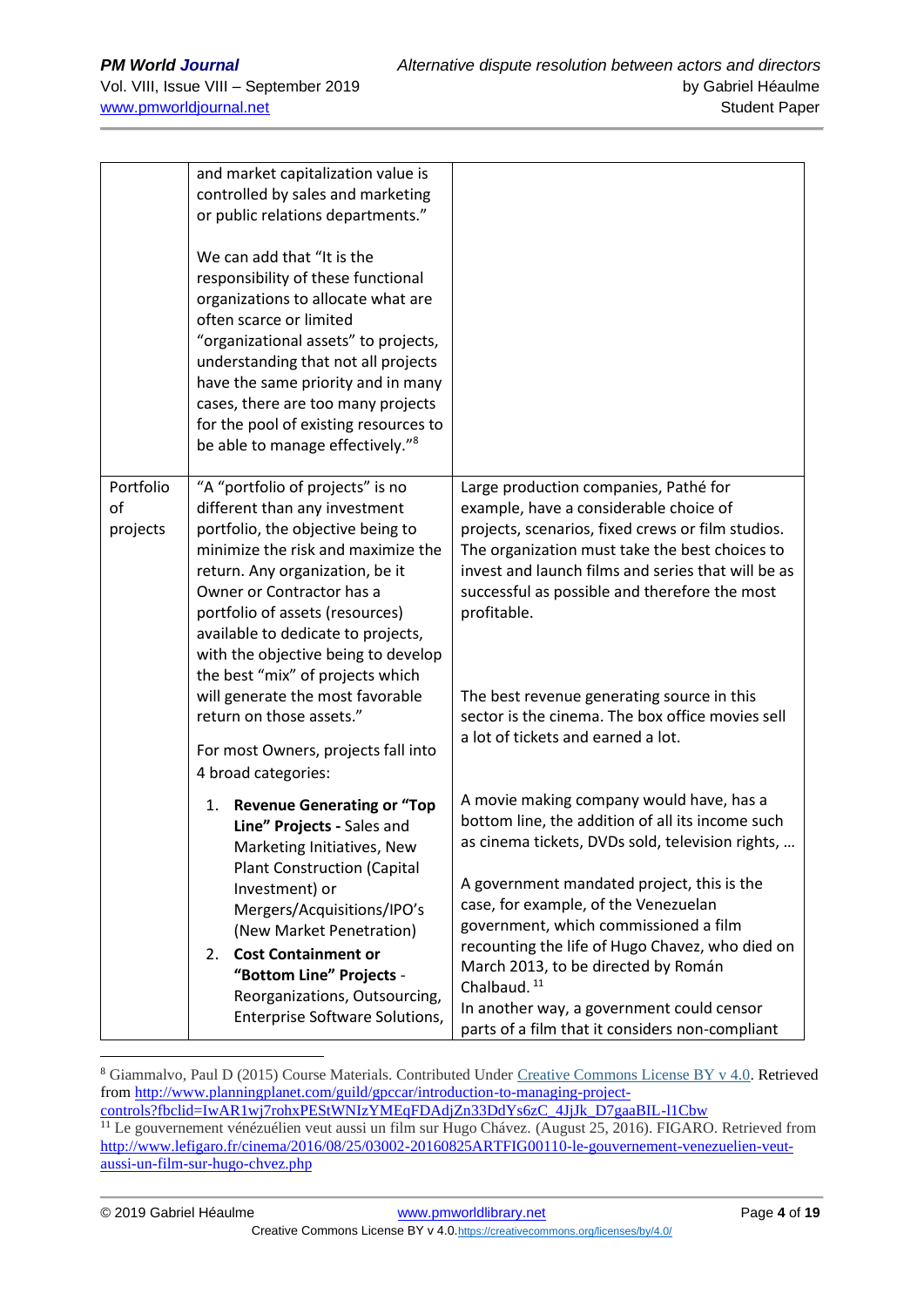|                       |    | Process Reengineering,<br>Project/Program/Portfolio                 | for the country. This was the case, for example,<br>of an episode of the British animated series                 |  |  |  |  |  |  |
|-----------------------|----|---------------------------------------------------------------------|------------------------------------------------------------------------------------------------------------------|--|--|--|--|--|--|
|                       |    | <b>Management Offices</b>                                           | "Peppa Pig" showing a "friendly" spider and                                                                      |  |  |  |  |  |  |
|                       | 3. | <b>Government Mandated</b>                                          | spreading a positive message considered non-<br>compliant in Australia, knowing that some                        |  |  |  |  |  |  |
|                       |    | Projects - SOX/BASIL II,                                            |                                                                                                                  |  |  |  |  |  |  |
|                       |    | <b>Environmental Protection o</b>                                   | species of arachnids are deadly in that country.                                                                 |  |  |  |  |  |  |
|                       |    | Labor Law Compliance                                                | 12                                                                                                               |  |  |  |  |  |  |
|                       |    | 4. Community Service or "Good                                       |                                                                                                                  |  |  |  |  |  |  |
|                       |    | Will" Projects - designed to                                        | Some films share their profits with associations.                                                                |  |  |  |  |  |  |
|                       |    | improve the image or                                                | This is the case, for example, of the French film                                                                |  |  |  |  |  |  |
|                       |    | credibility of the organization.                                    | "Demain", which is a pro bono documentary                                                                        |  |  |  |  |  |  |
|                       |    | 10                                                                  | about the environment: agriculture, energy,<br>housing, economy, education, democracy                            |  |  |  |  |  |  |
|                       |    |                                                                     | They gave part of its income in a desire for                                                                     |  |  |  |  |  |  |
|                       |    |                                                                     | sustainable and social development. <sup>13</sup>                                                                |  |  |  |  |  |  |
| Program <sup>14</sup> |    | According to the guild definition,                                  | The strategic program is linked to a specific                                                                    |  |  |  |  |  |  |
|                       |    | there are 4 types of program,                                       | goal, for example finishing a multicultural movie                                                                |  |  |  |  |  |  |
|                       |    | The Strategic program "Deliver                                      | that is made in different countries. All the                                                                     |  |  |  |  |  |  |
|                       |    | assets and benefits that are directly                               | teams have specifics scenes to shoot, and at the<br>end, all these scenes combined will make the<br>final movie. |  |  |  |  |  |  |
|                       |    | linked to attaining the sponsoring                                  |                                                                                                                  |  |  |  |  |  |  |
|                       |    | organization's future state." It                                    |                                                                                                                  |  |  |  |  |  |  |
|                       |    | "Link to a specific business goal or                                | The Operational Program is related to all the                                                                    |  |  |  |  |  |  |
|                       |    | strategic initiative."                                              | day to day activities. For example, when                                                                         |  |  |  |  |  |  |
|                       |    | The Operational Program "Deliver                                    | Christopher Nolan needed 1500 extras actors                                                                      |  |  |  |  |  |  |
|                       |    | assets and benefits that are critical                               | for his movie Dunkirk, the costume manager,                                                                      |  |  |  |  |  |  |
|                       |    | to the sponsoring organization's<br>day to day operations." It is a | the head hairdresser and the head make-up<br>artist were present with big teams in order to                      |  |  |  |  |  |  |
|                       |    | "Relative interdendence of                                          | prepare every actor every morning. It was an                                                                     |  |  |  |  |  |  |
|                       |    | constituent projects."                                              | important and essential operation for the                                                                        |  |  |  |  |  |  |
|                       |    | The Multi-Project Program                                           | realism and success of this movie.                                                                               |  |  |  |  |  |  |
|                       |    | "Achieve synergies from projects                                    | The Multi-Project Program is present when                                                                        |  |  |  |  |  |  |
|                       |    | with common traits such as shared                                   | some big production companies are making                                                                         |  |  |  |  |  |  |
|                       |    | resources, similar clients or                                       | multiple movies in the same franchise. For                                                                       |  |  |  |  |  |  |
|                       |    | product technology." It is a                                        | example, the 3 Lord of the Rings movies. They                                                                    |  |  |  |  |  |  |
|                       |    | "Relative interdendence of                                          | were made by the same author and shared a lot                                                                    |  |  |  |  |  |  |
|                       |    | constituent projects."                                              | of resources such as the actors.                                                                                 |  |  |  |  |  |  |
|                       |    |                                                                     |                                                                                                                  |  |  |  |  |  |  |

<sup>10</sup> GUILD OF PROJECT CONTROLS COMPENDIUM and REFERENCE (CaR) | Project Controls - planning, scheduling, cost management and forensic analysis (Planning Planet). (n.d.). Portfolios of Projects. Retrieved from [http://www.planningplanet.com/guild/gpccar/introduction-to-managing-project-](http://www.planningplanet.com/guild/gpccar/introduction-to-managing-project-controls?fbclid=IwAR1wj7rohxPEStWNIzYMEqFDAdjZn33DdYs6zC_4JjJk_D7gaaBIL-l1Cbw)

[controls?fbclid=IwAR1wj7rohxPEStWNIzYMEqFDAdjZn33DdYs6zC\\_4JjJk\\_D7gaaBIL-l1Cbw](http://www.planningplanet.com/guild/gpccar/introduction-to-managing-project-controls?fbclid=IwAR1wj7rohxPEStWNIzYMEqFDAdjZn33DdYs6zC_4JjJk_D7gaaBIL-l1Cbw)  $12$  Aux Etats-Unis, « Kirikou » interdit aux mineurs. (September 19, 2015). leparisien.fr. Retrieved from [http://www.leparisien.fr/espace-premium/culture-loisirs/aux-etats-unis-kirikou-interdit-aux-mineurs-19-09-2015-](http://www.leparisien.fr/espace-premium/culture-loisirs/aux-etats-unis-kirikou-interdit-aux-mineurs-19-09-2015-5105807.php) [5105807.php](http://www.leparisien.fr/espace-premium/culture-loisirs/aux-etats-unis-kirikou-interdit-aux-mineurs-19-09-2015-5105807.php)

<sup>14</sup> Global Alliance for Project Performance Standards (2011) [Program Typology.](http://globalpmstandards.org/tools/complexity-rating/program-typology/) Retrieved from [http://www.planningplanet.com/guild/gpccar/introduction-to-managing-project](http://www.planningplanet.com/guild/gpccar/introduction-to-managing-project-controls?fbclid=IwAR1wj7rohxPEStWNIzYMEqFDAdjZn33DdYs6zC_4JjJk_D7gaaBIL-l1Cbw)[controls?fbclid=IwAR1wj7rohxPEStWNIzYMEqFDAdjZn33DdYs6zC\\_4JjJk\\_D7gaaBIL-l1Cbw](http://www.planningplanet.com/guild/gpccar/introduction-to-managing-project-controls?fbclid=IwAR1wj7rohxPEStWNIzYMEqFDAdjZn33DdYs6zC_4JjJk_D7gaaBIL-l1Cbw)

<sup>&</sup>lt;sup>13</sup> Demain | Partout dans le monde des solutions existent. (n.d.). Demain. Retrieved from [https://www.demain](https://www.demain-lefilm.com/)[lefilm.com/](https://www.demain-lefilm.com/)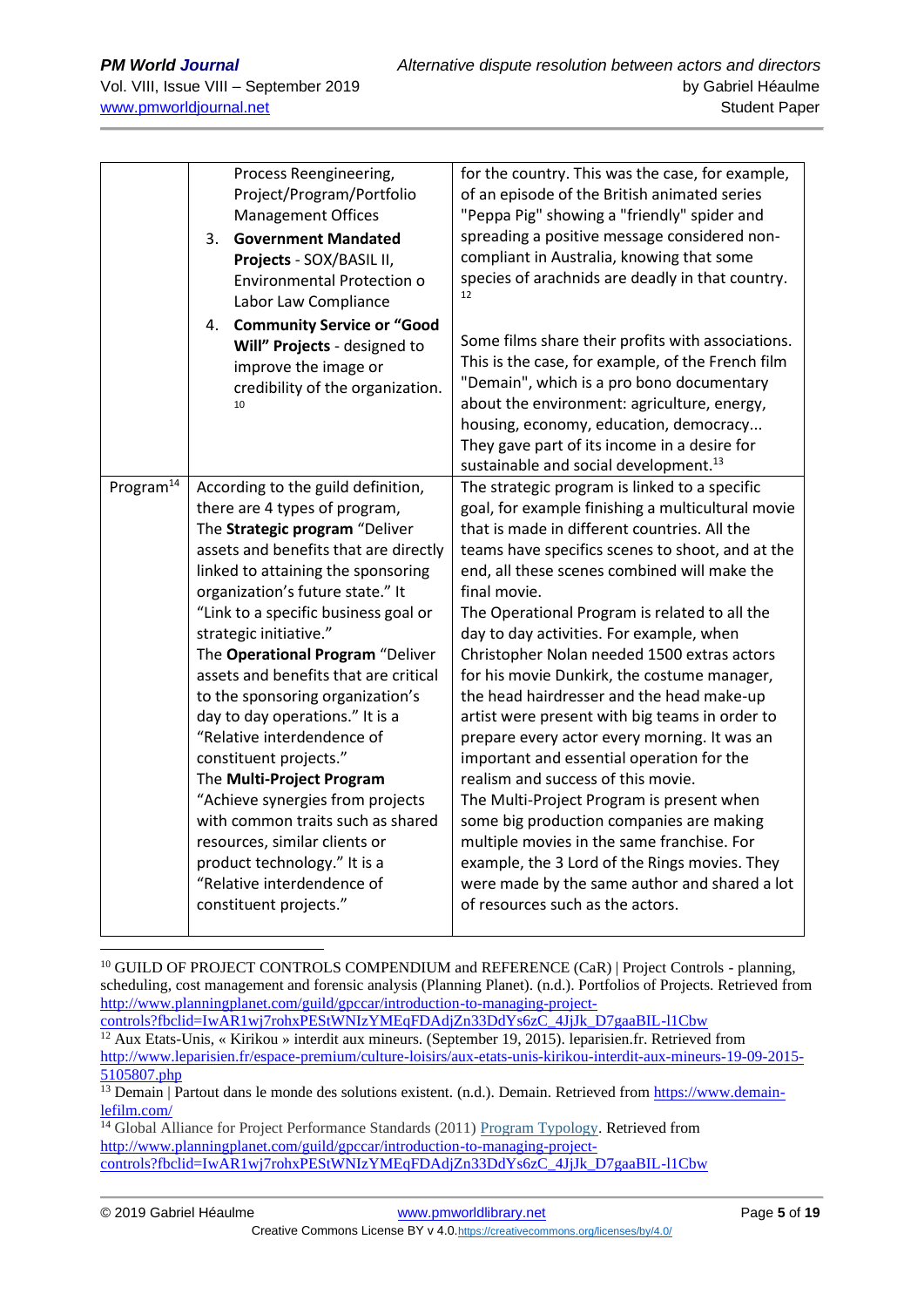| And finally, the Mega-Project     | The Dunkirk' municipality faced a large-scale    |
|-----------------------------------|--------------------------------------------------|
| "Deliver a specific asset to the  | project, it was a Mega-Project. To meet the      |
| sponsoring organization." It is   | needs of the shooting, it was necessary to bring |
| "Significantly larger than the    | technical assistance from other regions of       |
| sponsoring organization's typical | northern France. Especially in boats, refectory, |
| projects."                        | and transport installations.                     |

*Figure 1: Project, Program, Portfolio an assets table*<sup>15</sup>

To understand all the issues linked to this industry, we have to go through the main causes of disputes that are common. The main failure reasons come from people, the contract and the external environment.



*Figure 2: Fish bone diagram*<sup>16</sup>

The purpose of this document is to show how ADR could be implemented in this sector and what it could bring to both parties that are engaged in conflict. There are different questions this paper will try to find the answer to:

- What is the potential and benefits of ADR in the movie sector?
- Is a mediator could be implemented in a dispute between an actor and a director?

<sup>&</sup>lt;sup>15</sup> By Author

<sup>&</sup>lt;sup>16</sup> By Author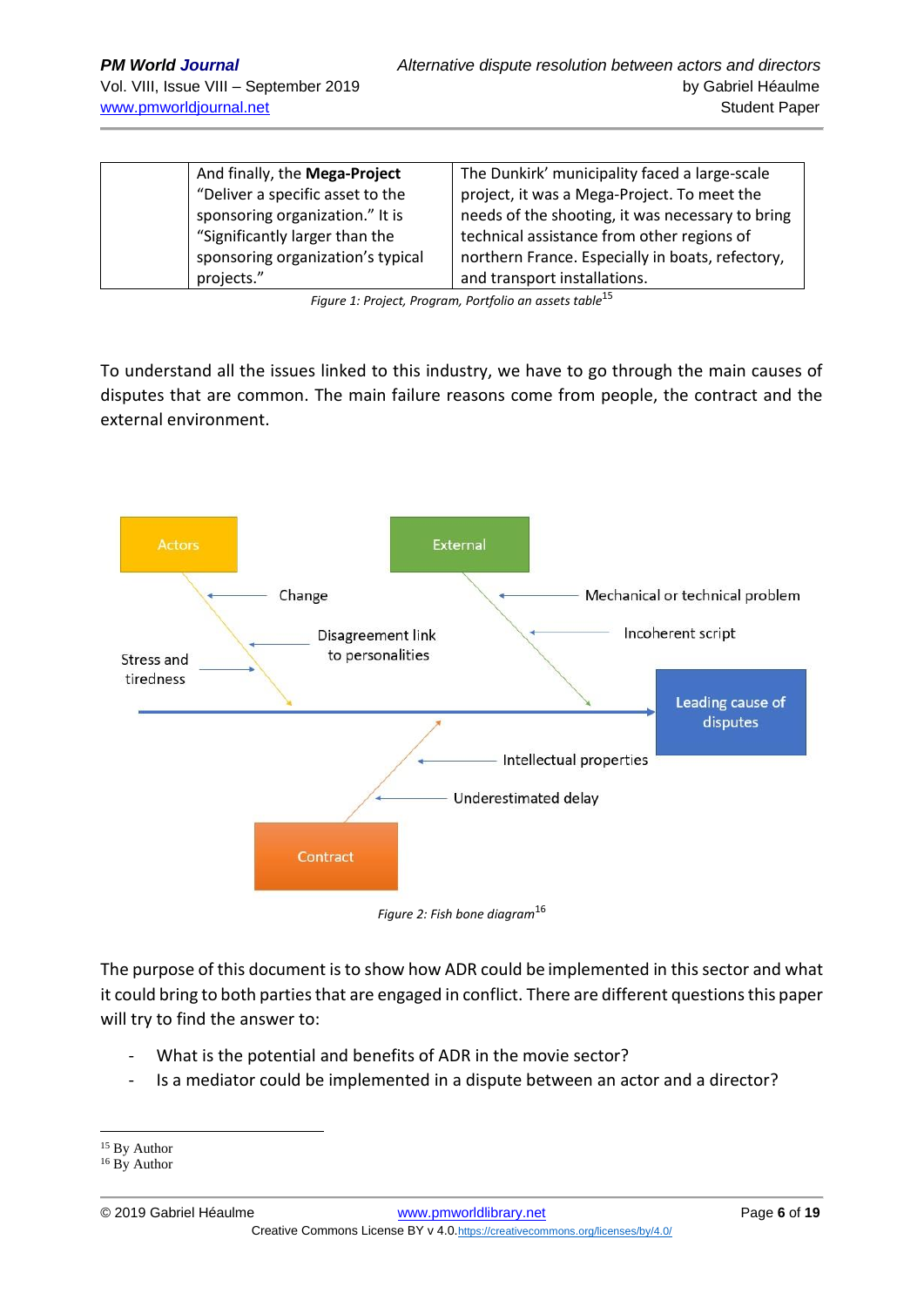At the end of our presentation, we may answer those questions that are crucial to understand how ADR should be implemented, and the consequences it might have in the field. Let's try to find a solution to the current main problem actor and directors are facing: dispute that are not well managed.

### **Methodology**

### Step 1:

Stanley Kubrick, Henry Fonda, Ryan Gosling, Peter Jackson, Marilyn Monroe or Dustin Hoffman, all these famous actors or directors already had serious dispute during a film shooting. And this phenomenon keeps on growing due to the arrogance and desire for control that is increasing on the part of the actors.<sup>17</sup> Understanding the different dispute resolution is crucial in order to overcome these conflicts. This is why we are now going to see the feasible alternatives that can be established to avoid long, costly and unpopular disputes.

### Step 2:

To have a dispute resolution, we have identified below feasible and alternative solutions. They can be implemented by actors and directors to avoid conflicts or to resolve it easily.

- 1. **Prevention:** This stage is based on finding a solution before the dispute arise and grow. For some, "prevention is the best form of conflict resolution and supports several "best practices" that help reduce problems in projects." **<sup>18</sup>**
- 2. **Negotiation:** The actor and the director would find an agreement by themselves. "A negotiation clause basically includes the agreement that if a cause for a dispute should arise between a contractor and a project owner, these parties will attempt to reach a just and satisfactory resolution between themselves before moving on to other means." <sup>19</sup>
- 3. **Adjudication:** It is a process where a third party is involved in order to resolve the dispute by giving a complementary decision. This party must be neutral, without any bias and must be out from the project. At the end, the adjudicator must give his decision. "Adjudication clauses typically also include the possibility of applying to a court to enforce the adjudicator's decision, if the dispute is not resolved by the decision itself. It

<sup>&</sup>lt;sup>17</sup> The 34 Biggest Actor vs. Director Fights in Hollywood. (n.d.). Ranker. Retrieved from <https://www.ranker.com/list/actor-director-fights/matthewcoleweiss>

<sup>&</sup>lt;sup>18</sup> Read "Reducing Construction Costs: Uses of Best Dispute Resolution Practices by Project Owners: Proceedings Report" at NAP.edu. (n.d.). National Academies Press: OpenBook. Retrieved from *<https://www.nap.edu/read/11846/chapter/4>*

<sup>19</sup> Six Tips for Successfully Resolving Construction Disputes. (n.d.). Construction Executive | Welcome. Retrieved from *<http://constructionexec.com/article/six-tips-for-successfully-resolving-construction-disputes>*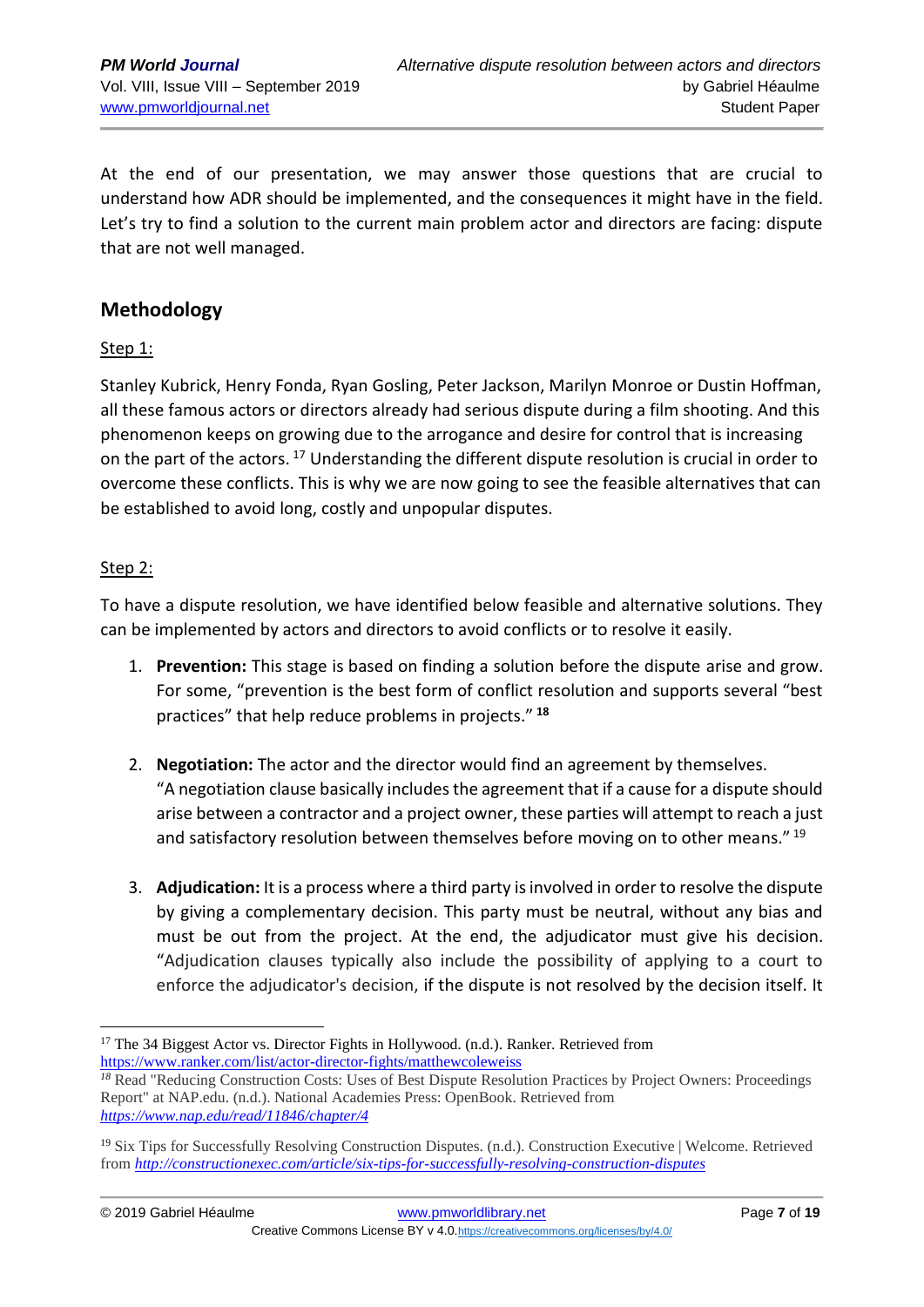is a cost-efficient method which helps operations proceed while the dispute is resolved." 20

4. **Mediation**: Using mediation is a good opportunity to keep a good relationship while finding an agreement. "An impartial person called a "mediator" helps the parties try to reach a mutually acceptable resolution of the dispute."<sup>21</sup>

"Mediation is not legally binding in any way, but can be an effective way out of a situation which could otherwise deteriorate. […] the mediator will assist parties in finding the resolution." **<sup>22</sup>**

- 5. **Expert Determination:** It is used to resolve dispute that are more technical. At this moment a specialist's opinion is required. Both parties could choose a private binding solution for example like hiring a judge. The private judge will generally render decisions which may be either advisory or determinative of the issue, depending upon the terms of the agreement between the parties.**<sup>23</sup>**
- 6. **Litigation:** In this alternative, both parties agreed using judges in front of court. It is a legal way to solve the dispute. "In case the parties do not find any other way to resolve the issues that have come up. Litigation involves a trial and is legally binding and enforceable, though it can also be appealed. Litigation can be by far the most thorough, complex as well as slow and costly way of resolving a dispute. This is why parties will typically attempt a number of other resolution methods before opting for litigation." **<sup>24</sup>**

To compare these alternatives exposed above, we need to take a list of specific attributes. These attributes will permit us to rank all our options in order to select the best one. Here are the most relevant attributes regarding the cinema world.

- **1. Complexity:** this refers to the complexity of the implemented solution. The less complex, the better it is.
- **2. Cost:** Is the resolution costly? If it's demand a huge amount of money, the parties will both lose.

<sup>&</sup>lt;sup>20</sup> Six Tips for Successfully Resolving Construction Disputes. (n.d.). Construction Executive | Welcome. Retrieved from *<http://constructionexec.com/article/six-tips-for-successfully-resolving-construction-disputes>*

<sup>21</sup> Planning Planet. (n.d.). Job Description for Planning Manager | Project Controls - planning, scheduling, cost management and forensic analysis (Planning Planet). Retrieved from <http://www.planningplanet.com/guild/gpccar/formal-disputes-resolution>

*<sup>22</sup>* Six Tips for Successfully Resolving Construction Disputes. (n.d.). Construction Executive | Welcome. Retrieved from *<http://constructionexec.com/article/six-tips-for-successfully-resolving-construction-disputes>*

*<sup>23</sup>* Planning Planet. (n.d.). Job Description for Planning Manager | Project Controls - planning, scheduling, cost management and forensic analysis (Planning Planet). Retrieved from *<http://www.planningplanet.com/guild/gpccar/formal-disputes-resolution>*

*<sup>24</sup>* Six Tips for Successfully Resolving Construction Disputes. (n.d.). Construction Executive | Welcome. Retrieved from *<http://constructionexec.com/article/six-tips-for-successfully-resolving-construction-disputes>*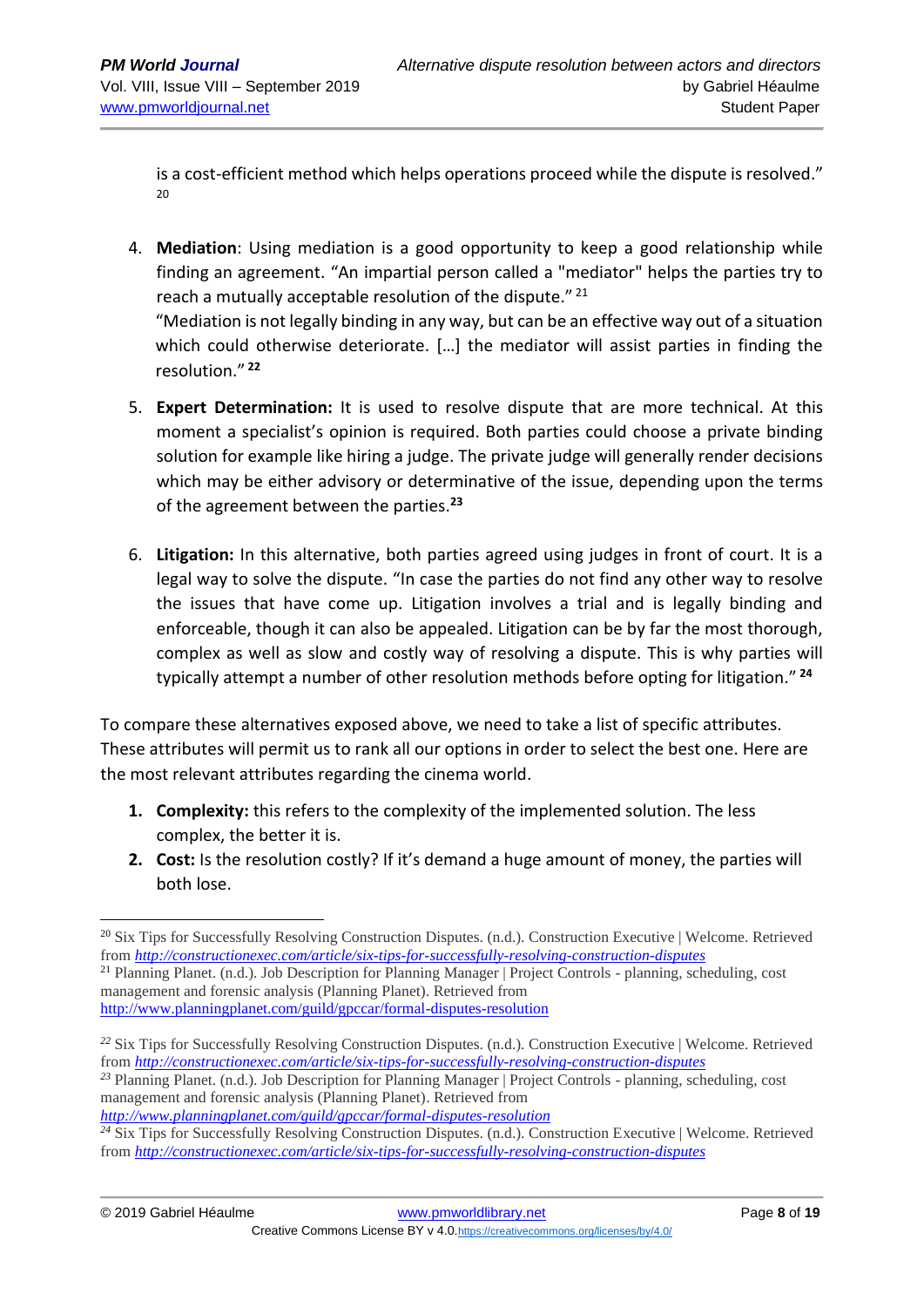- **3. Duration:** this in linked to the duration of the resolution. If a resolution has a very low duration, the stakeholders will be able to quickly start a new project or keep on working on the movie realization without unconscious bias linked to the dispute.
- **4. Confidentiality**: this is linked to the media and the public relations. The resolution could be confidential though quiet diplomacy or noisy and public, thus affecting badly the image of stakeholders.
- **5. Impact on the relationship**: how does the dispute impact the relation between the director and the actor? We will focus on the alternative that least destroys this relation. This is linked to respect, to the good compromise that can be find and to the opportunity for stakeholders to work again together on other projects.
- **6. Flexibility**: "The dispute process is handled and resolved through an ADR agreement in which the parties choose the ADR method, agree on the degree of confidentiality in the process, outline the specific steps of the process, and establish time periods for each step."<sup>25</sup>
- **7. Voluntariness:** does both parties agreed on the choice for this ADR? It implies finding a solution for both parties.
- **8. Outcome:** how is the situation between both parties after the implementation of the solution? Generally linked to the cost liability. One party may feel frustrated and unfair to the other over financial issues such as working time or compensation payments.
- **9. Degree of control:** When both parties control the processes and results of the agreement, this reduces the confrontation between the parties.
- **10. Enforceability:** This attribute is used to evaluate the final result of the solution. If a good decision is made, it will not need cumulative recourse.
- **11. Freedom in third party choice: "**One of the most valued features of international arbitration is thus the parties' ability to choose their tribunal, and thereby to ensure that their dispute is heard by a tribunal that they trust, that they consider to be independent, impartial and competent in the relevant subject-matter and that they know has the required availability."<sup>26</sup>
- **12. Ability to Select Place and Language of the Arbitration:** If the parties are free to determine aspects of the proceedings such as the place of arbitration, or the language in which the proceedings will take place, then this attribute will be higher, related to the freedom of the parties.
- **13. Limited Discovery:** "a certain degree of discovery is often permitted by arbitration tribunals. […] The degree of discovery allowed in international arbitration will vary greatly from one case to the other, and will often depend on the legal background of the tribunal. […] As with most procedural elements in international arbitration, the

<sup>&</sup>lt;sup>25</sup> Agency for dispute resolution (n.d.). WHAT ARE THE UNIQUE CHARACTERISTICS OF ADR PROCESSES? Retrieved from [http://www.agencydr.com/faq/alternative-dispute-resolution-qa/what-are-the-unique-characteristics](http://www.agencydr.com/faq/alternative-dispute-resolution-qa/what-are-the-unique-characteristics-of-adr-processes.html)[of-adr-processes.html](http://www.agencydr.com/faq/alternative-dispute-resolution-qa/what-are-the-unique-characteristics-of-adr-processes.html)

<sup>&</sup>lt;sup>26</sup> Ch. 19 The Decision to Arbitrate. (n.d.). Enforcing U.S. Judgments Abroad - Proskauer on International Litigation and Arbitration. Retrieved from<https://www.proskauerguide.com/arbitration/19>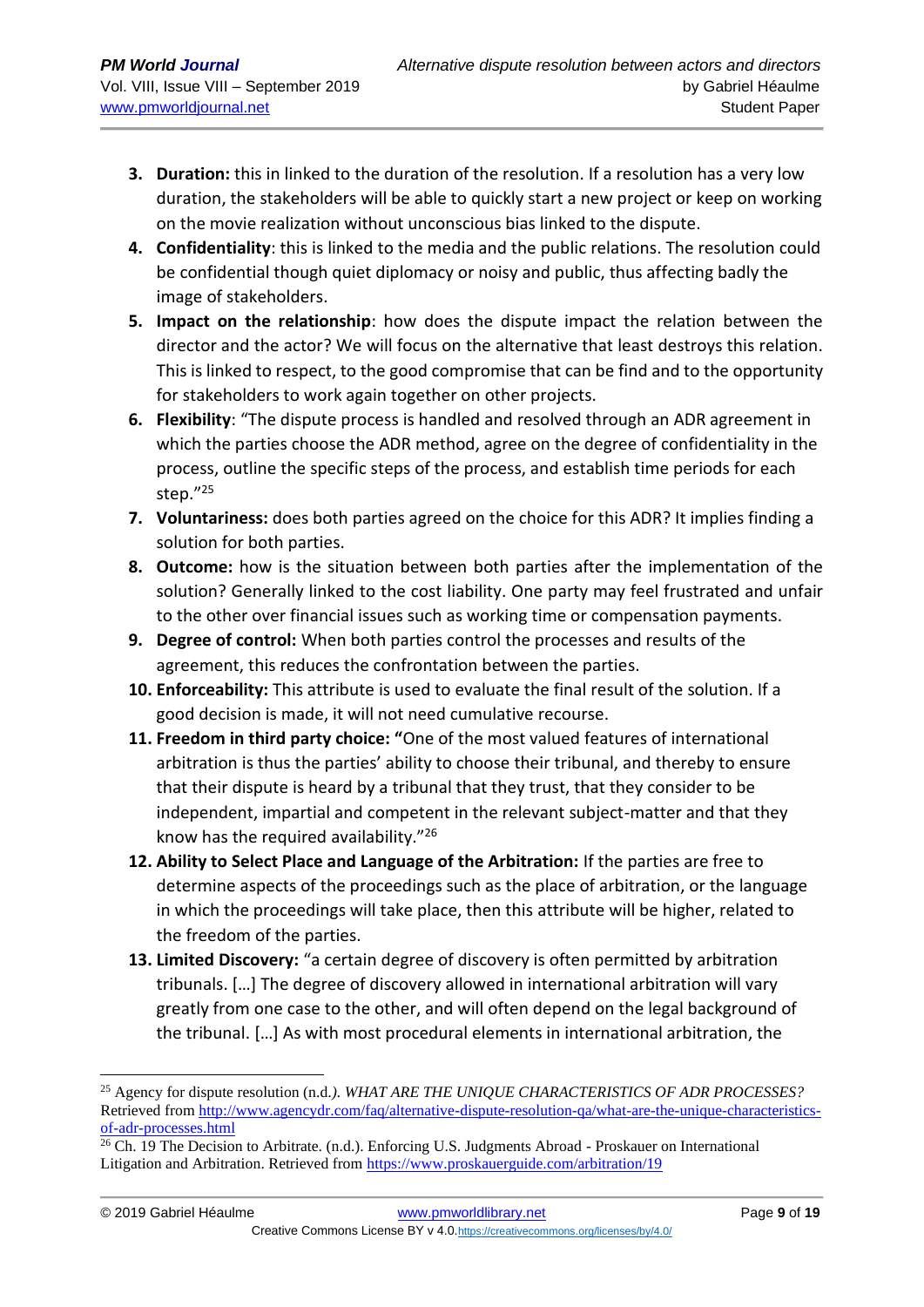parties are free to agree to the scope of discovery they choose to allow in the arbitration." <sup>27</sup>

**14. Potential Need for Court Intervention:** "Because arbitral tribunals lack imperium, or coercive power, their procedural orders are necessarily less effective than those of courts and may have to be enforced through a separate court order. It is thus mostly recognized that a party can apply to a court for protective measures even when the tribunal is constituted."<sup>28</sup>

#### Step 3:

We are now going to compare all these attributes in order to see which ones are the most important to take into account, in order to avoid the bias of non-crucial attributes. We are going to use a non-compensatory model. First, the disjunctive reasoning method will permit seeing which attributes are the most, and the less important thanks to a grade, from 1 (the most important) to 0 (the less important).

|                | 1              | $\overline{2}$ | 3              | 4              | 5              | 6              | 7 | 8              | 9              | 10             | 11             | 12           | 13             | 14             | <b>Total</b>   |
|----------------|----------------|----------------|----------------|----------------|----------------|----------------|---|----------------|----------------|----------------|----------------|--------------|----------------|----------------|----------------|
|                |                |                |                |                |                |                |   |                |                |                |                |              |                |                | <b>Score</b>   |
| 1              |                | 0              | 0              | $\overline{0}$ | $\overline{0}$ | 1              | 1 | 1              | $\mathbf{1}$   | 1              | 1              | 1            | 1              | 1              | 9              |
| $\overline{2}$ | $\mathbf{1}$   |                | 1              | 1              | 1              | $\mathbf{1}$   | 1 | 1              | 1              | $\mathbf{1}$   | 1              | 1            | 1              | 1              | 13             |
| 3              | $\mathbf{1}$   | $\overline{0}$ |                | $\overline{0}$ | $\mathbf{1}$   | 1              | 1 | $\mathbf{1}$   | $\mathbf 1$    | 1              | 1              | 1            | 1              | 1              | 11             |
| 4              | 1              | 0              | 1              |                | 1              | $\mathbf{1}$   | 1 | $\mathbf{1}$   | $\mathbf{1}$   | 1              | 1              | 1            | 1              | 1              | 12             |
| 5              | $\mathbf 1$    | $\overline{0}$ | 0              | $\overline{0}$ |                | 1              | 1 | 1              | $\mathbf{1}$   | $\mathbf{1}$   | 1              | 1            | 1              | $\mathbf{1}$   | 10             |
| 6              | $\overline{0}$ | $\overline{0}$ | 0              | $\overline{0}$ | $\overline{0}$ |                | 1 | $\Omega$       | $\overline{0}$ | 1              | $\overline{0}$ | 1            | 1              | 1              | 5              |
| 7              | $\overline{0}$ | $\overline{0}$ | $\overline{0}$ | $\overline{0}$ | $\Omega$       | $\Omega$       |   | $\mathbf{1}$   | $\overline{0}$ | $\overline{0}$ | $\mathbf{1}$   | 1            | $\overline{0}$ | 1              | $\overline{4}$ |
| 8              | 0              | $\overline{0}$ | 0              | $\overline{0}$ | $\overline{0}$ | $\mathbf{1}$   | 1 |                | 1              | 1              | $\overline{0}$ | 1            | 1              | 1              | $\overline{7}$ |
| 9              | $\overline{0}$ | $\overline{0}$ | $\overline{0}$ | $\overline{0}$ | $\overline{0}$ | 1              | 1 | $\overline{0}$ |                | 1              | $\overline{0}$ | 1            | 1              | 1              | 6              |
| 10             | $\overline{0}$ | $\overline{0}$ | $\overline{0}$ | $\overline{0}$ | $\overline{0}$ | $\overline{0}$ | 1 | $\Omega$       | $\overline{0}$ |                | $\Omega$       | $\mathbf{1}$ | $\overline{0}$ | 1              | 3              |
| 11             | $\overline{0}$ | $\overline{0}$ | 0              | $\overline{0}$ | $\overline{0}$ | 1              | 1 | 1              | 1              | $\mathbf{1}$   |                | $\mathbf{1}$ | 1              | 1              | 8              |
| 12             | $\overline{0}$ | $\overline{0}$ | 0              | $\overline{0}$ | $\overline{0}$ | $\Omega$       | 0 | $\Omega$       | $\overline{0}$ | $\overline{0}$ | $\overline{0}$ |              | $\overline{0}$ | 1              | $\mathbf{1}$   |
| 13             | $\overline{0}$ | $\overline{0}$ | 0              | $\overline{0}$ | $\Omega$       | $\overline{0}$ | 1 | $\Omega$       | $\overline{0}$ | $\Omega$       | $\Omega$       | 1            |                | $\overline{0}$ | $\overline{2}$ |
| 14             | 0              | $\overline{0}$ | 0              | $\overline{0}$ | 0              | $\overline{0}$ | 0 | $\overline{0}$ | 0              | $\overline{0}$ | $\Omega$       | $\Omega$     | $\overline{0}$ |                | $\mathbf 0$    |

*Figure 3: Disjunction reasoning method<sup>29</sup>*

**1**-Complexity **2**- Cost **3**- Duration **4**- Confidentiality **5**- Impact on relationship **6**- Flexibility **7**- Voluntariness **8**- Outcome **9**- Degree of Control **10**- Enforceability **11**- Freedom in third party choice **12**- Ability to Select Place and Language of the Arbitration **13**- Limited Discovery **14**- Potential Need for Court Intervention.

<sup>&</sup>lt;sup>27</sup> Ch. 19 The Decision to Arbitrate. (n.d.). Enforcing U.S. Judgments Abroad - Proskauer on International Litigation and Arbitration. Retrieved from<https://www.proskauerguide.com/arbitration/19>

<sup>&</sup>lt;sup>28</sup> Ch. 19 The Decision to Arbitrate. (n.d.). Enforcing U.S. Judgments Abroad - Proskauer on International Litigation and Arbitration. Retrieved from<https://www.proskauerguide.com/arbitration/19>

<sup>29</sup> By Author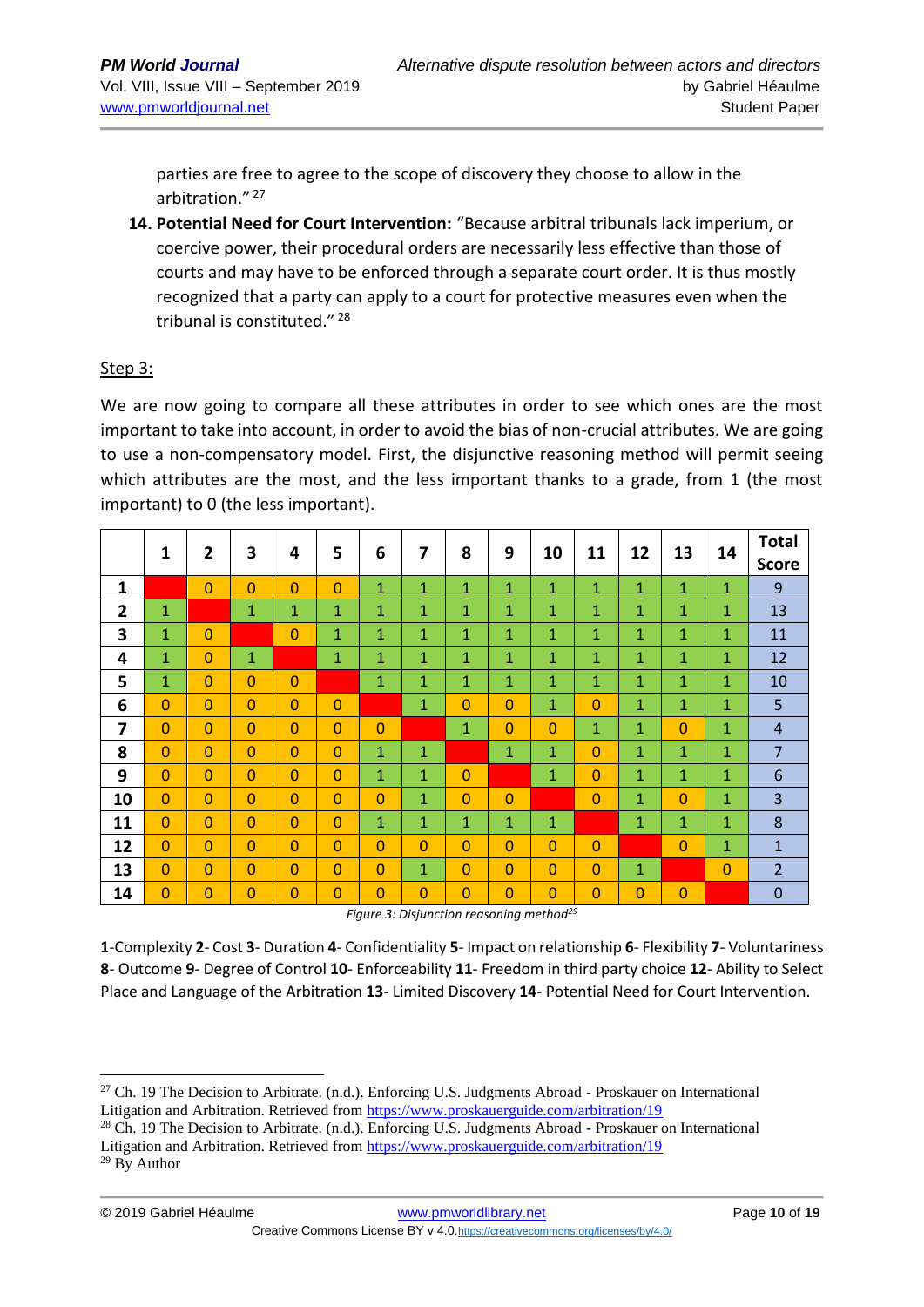Thanks to this assessment method, we can discover that the most important attributes is the **cost**, followed by **confidentiality**, **duration,** and the **impact on relationship**. On the other hand, we can see at the final places the potential need for court intervention, the ability to select place and language of the arbitration, the limited discovery and the enforceability. In other words, these attributes are the less important ones to take into account for the alternative ranking we are going to make.

### Step 4:

We can now, move on to the multi-attribute decision-making model based on a qualitative analysis. We are going to use colors in order to clearly see the impact of each attribute. Green will reflect a good impact, orange a medium one and red a bad one.

|                                                                  | Prevention  | <b>Negotiation</b> | Adjudication     | <b>Mediation</b> | <b>Expert</b><br>determination | litigation    |  |
|------------------------------------------------------------------|-------------|--------------------|------------------|------------------|--------------------------------|---------------|--|
| Cost                                                             | low         | low                | <b>Medium</b>    | medium           | <b>High</b>                    | High          |  |
| Confidentiality                                                  | High        | High               | <b>Medium</b>    | <b>Medium</b>    | <b>Medium</b>                  | Low           |  |
| <b>Duration</b>                                                  | Low         | <b>Medium</b>      | Low              | <b>Medium</b>    | <b>Medium</b>                  | High          |  |
| Impact on<br>relationship                                        | low         | low                | <b>Medium</b>    | Low              | <b>Medium</b>                  | <b>Medium</b> |  |
| Complexity                                                       | low.        | <b>Medium</b>      | low              | Low              | medium                         | High          |  |
| <b>Freedom in third</b><br>party choice                          | high        | high               | medium<br>medium |                  | low                            | low           |  |
| <b>Outcome</b>                                                   | Good        | good               | good             | medium           | bad                            | medium        |  |
| Degree of control                                                | high        | high               | medium           | <b>High</b>      | medium                         | bad           |  |
| <b>Flexibility</b>                                               | medium      | <b>Medium</b>      | <b>High</b>      | <b>Medium</b>    | High                           | medium        |  |
| <b>Voluntariness</b>                                             | <b>High</b> | medium             | medium           | <b>Medium</b>    | low                            | medium        |  |
| enforceability                                                   | high        | high               | high             | <b>High</b>      | medium                         | low           |  |
| limited discovery                                                | high        | high               | medium           | Low              | low                            | low           |  |
| ability to select<br>place and<br>language of the<br>arbitration | high        | high               | high             | <b>Medium</b>    | medium                         | low           |  |
| potential need<br>for court<br>intervention                      | Good        | Good               | medium           | medium           | <b>Bad</b>                     | bad           |  |

*Figure 4: Multi attribute decision making table<sup>30</sup>*

<sup>30</sup> By Author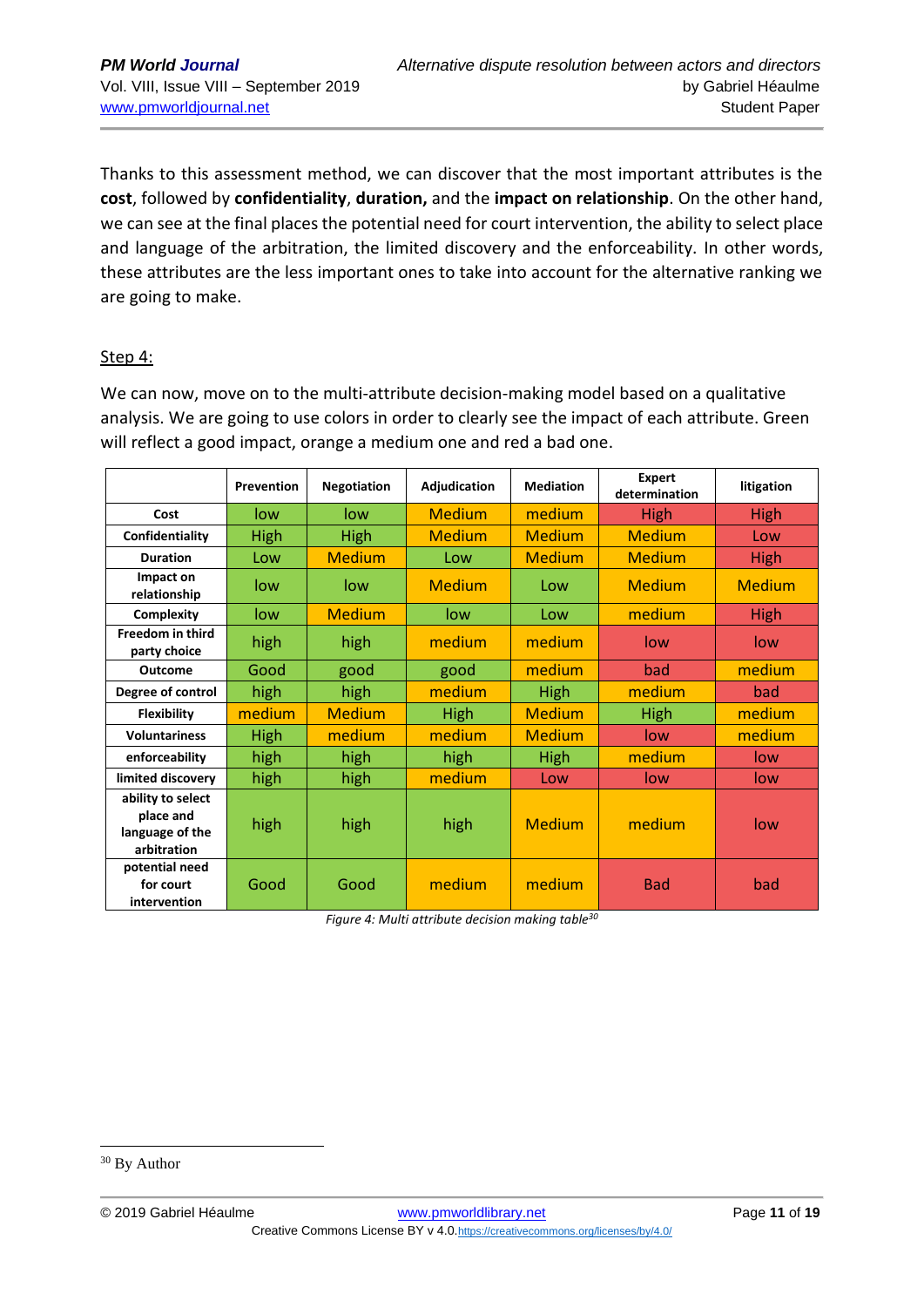|                                                                  | Prevention     | <b>Negotiation</b> | Adjudication   | <b>Mediation</b> | <b>Expert</b><br>determination | litigation     |
|------------------------------------------------------------------|----------------|--------------------|----------------|------------------|--------------------------------|----------------|
| Cost                                                             | $\mathbf{1}$   | $\mathbf{1}$       | 0.75           | 0.5              | $\Omega$                       | $\Omega$       |
| Confidentiality                                                  | $\mathbf{1}$   | $\overline{1}$     | 0.8            | 0.5              | 0.35                           | $\overline{0}$ |
| <b>Duration</b>                                                  | $\mathbf{1}$   | 0.85               | $\mathbf{1}$   | 0.7              | 0.5                            | $\overline{0}$ |
| Impact on<br>relationship                                        | $\mathbf{1}$   | $\mathbf{1}$       | 0.6            | $\mathbf{1}$     | 0.3                            | 0.25           |
| Complexity                                                       | $\overline{1}$ | 0.75               | $\overline{1}$ | $\overline{1}$   | 0.5                            | $\Omega$       |
| Freedom in<br>third party<br>choice                              | $\mathbf{1}$   | $\mathbf{1}$       | 0.45           | 0.25             | $\mathbf{0}$                   | $\mathbf{0}$   |
| <b>Outcome</b>                                                   | $\overline{1}$ | $\overline{1}$     | $\overline{1}$ | 0.7              | $\mathbf{0}$                   | 0.5            |
| Degree of<br>control                                             | $\mathbf{1}$   | $\mathbf{1}$       | 0.85           | $\mathbf{1}$     | 0.4                            | $\mathbf{0}$   |
| <b>Flexibility</b>                                               | 0.8            | 0.7                | $\overline{1}$ | 0.6              | $\overline{1}$                 | 0.5            |
| <b>Voluntariness</b>                                             | $\mathbf{1}$   | 0.8                | 0.5            | 0.3              | $\overline{0}$                 | 0.15           |
| enforceability                                                   | $\mathbf{1}$   | $\mathbf{1}$       | $\mathbf{1}$   | $\mathbf{1}$     | 0.25                           | $\Omega$       |
| limited<br>discovery                                             | $\mathbf{1}$   | $\mathbf{1}$       | 0.5            | $\Omega$         | $\overline{0}$                 | $\Omega$       |
| ability to select<br>place and<br>language of the<br>arbitration | $\mathbf{1}$   | $\mathbf{1}$       | $\mathbf{1}$   | 0.55             | 0.35                           | $\mathbf{0}$   |
| potential need<br>for court<br>intervention                      | $\mathbf{1}$   | $\mathbf{1}$       | 0.6            | 0.4              | $\overline{0}$                 | $\mathbf{0}$   |
| <b>Total</b>                                                     | 13.8           | 13.1               | 11.05          | 8.5              | 3.65                           | 1.4            |

We can now transcribe these results and weight each attribute on the following table.

*Figure 5: Multi attribute decision making ranking table <sup>31</sup>*

Thanks to the weight analyze, we can now set up a minimum acceptable level each alternative should reach. We defined this minimum to 8. Therefore, we can eliminate the Expert determination and the litigation that are too costly and have a bad effect on the confidentiality and the impact on relationship.

<sup>&</sup>lt;sup>31</sup> By Author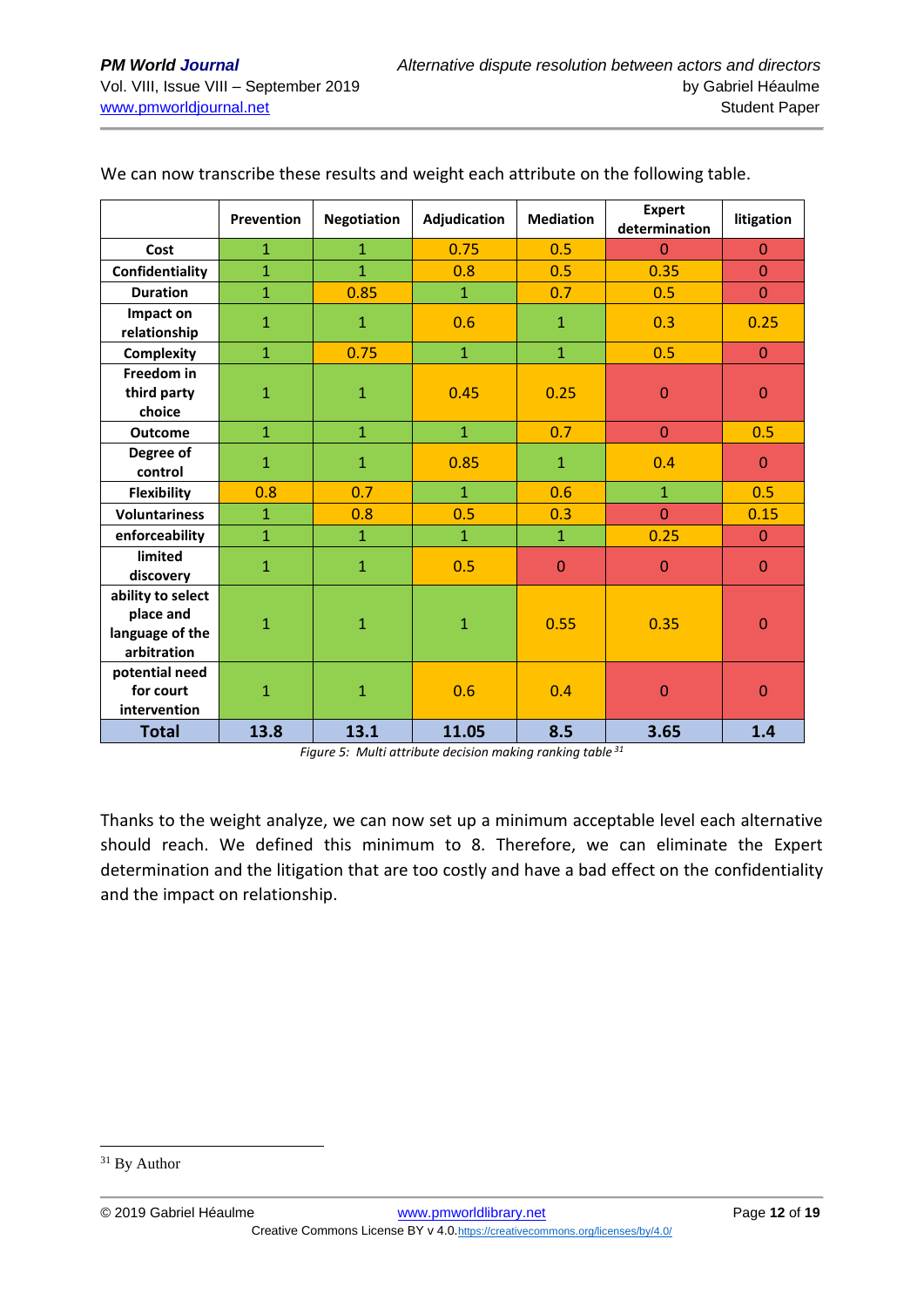# **Findings**

#### Step 5:

We are now going to use an additive weighting technique<sup>32</sup> in order to summarize the step 3 and 4 decision-making process. This technique will permit us ranking our alternatives by combining the weight of each criterion with the weight of each alternative. As the Expert determination and the litigation were under our minimum requirement, we are now focusing on the four last alternatives.

|                                                         | Step 1         | Step 2                                   |              | <b>Prevention</b> |              | <b>Negotiation</b> |              | <b>Adiudication</b> |              | <b>Mediation</b> |
|---------------------------------------------------------|----------------|------------------------------------------|--------------|-------------------|--------------|--------------------|--------------|---------------------|--------------|------------------|
|                                                         |                | Relative ranking   Normalized weight (A) | (B)          | $(A)^*(B)$        | (C)          | $(A)^*(C)$         | (D)          | $(A)^*(D)$          | (E)          | $(E^*)^*(A)$     |
| Cost                                                    | 13             | 1,3                                      | $\mathbf{1}$ | 1,3               | $\mathbf{1}$ | 1,3                | 0,75         | 0,975               | 0,5          | 0,65             |
| Confidentiality                                         | 12             | 1,2                                      | $\mathbf{1}$ | 1,2               |              | 1,2                | 0,8          | 0,96                | 0,5          | 0,6              |
| <b>Duration</b>                                         | 11             | 1,1                                      | $\mathbf{1}$ | 1,1               | 0.85         | 0.935              | $\mathbf{1}$ | 1.1                 | 0.7          | 0,77             |
| Impact on relationship                                  | 10             | $\mathbf{1}$                             | $\mathbf{1}$ | $\mathbf{1}$      | $\mathbf{1}$ | 1                  | 0,6          | 0,6                 | 1            | 1                |
| Complexity                                              | 9 <sup>°</sup> | 0,9                                      | 1            | 0.9               | 0,75         | 0,675              |              | 0.9                 |              | 0,9              |
| Freedom in third party choice                           | 8              | 0,8                                      | $\mathbf{1}$ | 0,8               |              | 0,8                | 0,45         | 0,36                | 0,25         | 0,2              |
| Outcome                                                 | $\overline{7}$ | 0,7                                      | 1            | 0,7               | 1            | 0,7                |              | 0,7                 | 0,7          | 0,49             |
| Degree of control                                       | 6              | 0,6                                      | 1            | 0,6               | 1            | 0,6                | 0,85         | 0,51                | $\mathbf{1}$ | 0,6              |
| Flexibility                                             | 5              | 0,5                                      | 0,8          | 0,4               | 0,7          | 0,35               |              | 0,5                 | 0,6          | 0,3              |
| Voluntariness                                           | 4              | 0,4                                      | $\mathbf{1}$ | 0,4               | 0,8          | 0,32               | 0,5          | 0,2                 | 0,3          | 0,12             |
| Enforceability                                          | $\overline{3}$ | 0,3                                      | $\mathbf{1}$ | 0,3               | $\mathbf{1}$ | 0,3                |              | 0,3                 |              | 0,3              |
| <b>Limited discovery</b>                                | $\overline{2}$ | 0,2                                      | $\mathbf{1}$ | 0,2               | $\mathbf{1}$ | 0,2                | 0,5          | 0,1                 | $\mathbf{0}$ | $\mathbf{0}$     |
| Ability to select place and language of the arbitration | $\mathbf{1}$   | 0,1                                      | $\mathbf{1}$ | 0,1               | $\mathbf{1}$ | 0,1                |              | 0,1                 | 0,55         | 0,055            |
| Potential need for court intervention                   | $\mathbf{0}$   | $\mathbf{0}$                             | $\mathbf{1}$ | $\mathbf{0}$      | $\mathbf{1}$ | $\mathbf{0}$       | 0,6          | $\mathbf{0}$        | 0,4          | $\mathbf{0}$     |
| <b>Total</b>                                            | 91             | 9,1                                      |              | 9                 |              | 8,48               |              | 7,305               |              | 5,985            |

*Figure 6: Additive weighting technique model<sup>33</sup>*

Thanks to this method, we can confirm our choice from the step 4, Prevention remains the best alternatives, followed by Negotiation. Adjudication and Mediation are the two last ones.

#### Step 6:

We can now rank our alternatives with the results made in step 5.





<sup>32</sup> Sullivan, Wickes & Kroelling (2014) [Engineering Economics](http://www.amazon.com/Engineering-Economy-Edition-William-Sullivan/dp/0132554909) 15th. Adaptation from planning planet. Retrieved from[: http://www.planningplanet.com/guild/gpccar/managing-change-the-owners-perspective](http://www.planningplanet.com/guild/gpccar/managing-change-the-owners-perspective)

<sup>33</sup> By the author

 $34$  By the author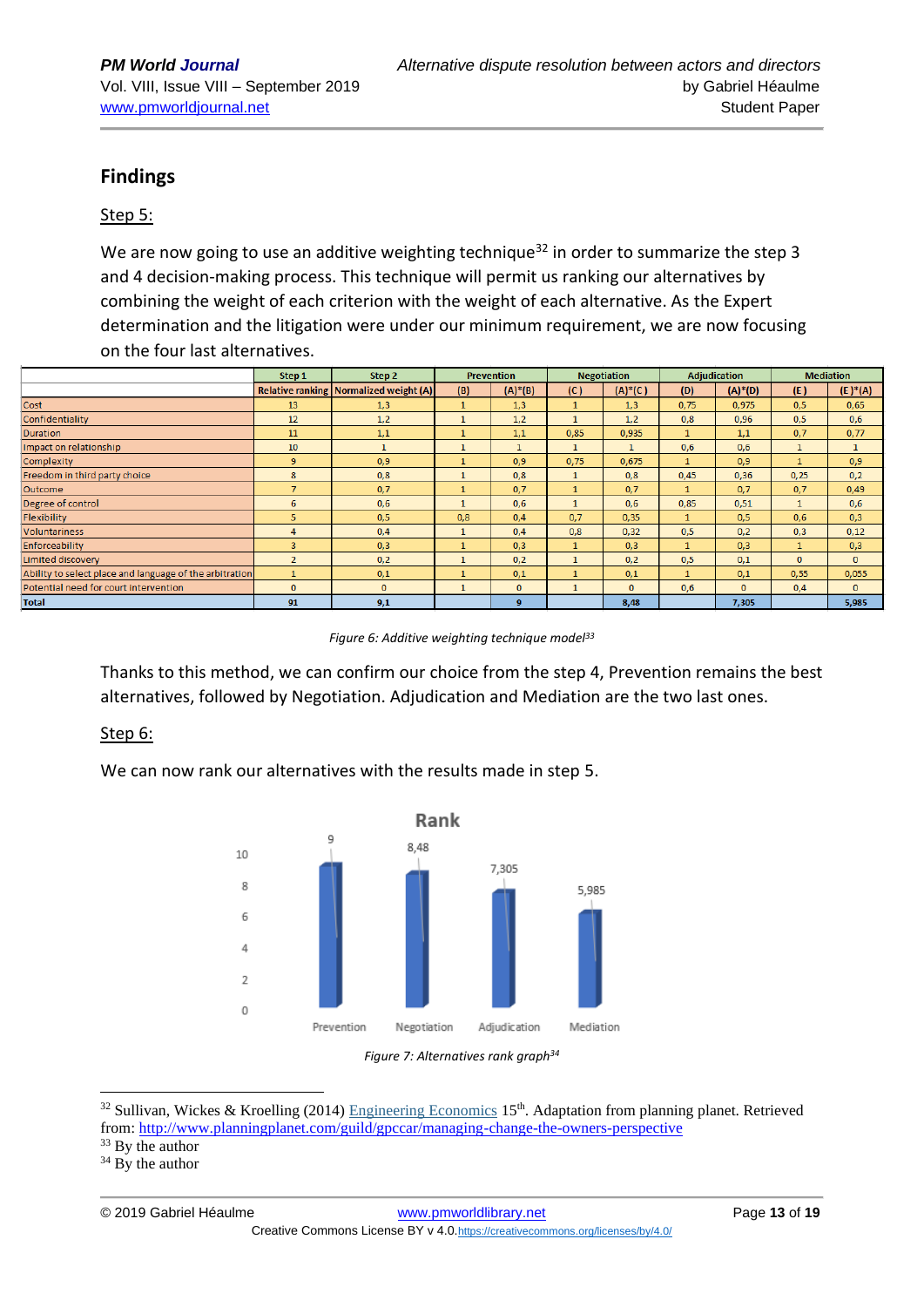Thanks to this ranking method and the hole process before, particularly the step 5, we have decided to keep these four alternatives. We can see that the best alternative is Prevention, closely followed by Negotiation. Then Adjudication is the third one and Mediation the last one with the lowest score.

If all these four alternatives reached quite a good score, it is mainly because they are less complex and costly, and these two criteria are really important for ADR. Moreover, they all have a small impact on the relationship and this is a main attribute in the cinema world because it impacts the future relationship, on the reputation, the standing from stakeholders but also from the public. Finally, they all permit a high degree of control, and this something very sought after by actors as well as directors.

If we compare with some figures, our best alternative, Prevention, is a better choice by 986% compared to the worst choice from the step 4: Litigation (13.8/1.4 \*100).

If we focus on our four last alternatives, Prevention is a better choice by 162% compared to Mediation (13.8/8.5 \*100).

Prevention is the best solution because it permits to avoid a real conflict. It is done upstream, before the dispute arise. The actor and director will not tear each other apart, degrade their image with team members and the public or waste time and money.<sup>35</sup>

### Step 7:

We now, know that Prevention is the best dispute resolution process, we can continue our study and make a Pareto analysis in order to show the effects, and the impact of Prevention in a resolution process. "A Pareto diagram is a simple bar chart that ranks related measures in decreasing order of occurrence." <sup>36</sup> "A Pareto analysis helps prioritize decisions so leaders know which ones will have the greatest influence on their overall goals and which ones will have the least amount of impact."<sup>37</sup>

<https://fr.scribd.com/document/358824923/Advantages-and-Disadvantages-of-Negotitation>

<sup>35</sup> Thomson/West. (2008). Alternative dispute resolution in a nutshell. Retrieved from

<sup>&</sup>lt;sup>36</sup> Quality Advisor. (n.d.). Pareto diagram (What is it? When is it used?) Data analysis tools | Quality Advisor. Retrieved from [https://www.pqsystems.com/qualityadvisor/DataAnalysisTools/pareto\\_diagram.php](https://www.pqsystems.com/qualityadvisor/DataAnalysisTools/pareto_diagram.php) <sup>37</sup> Chad Brooks (2014, March). What Is a Pareto Analysis? Retrieved from

<https://www.businessnewsdaily.com/6154-pareto-analysis.html>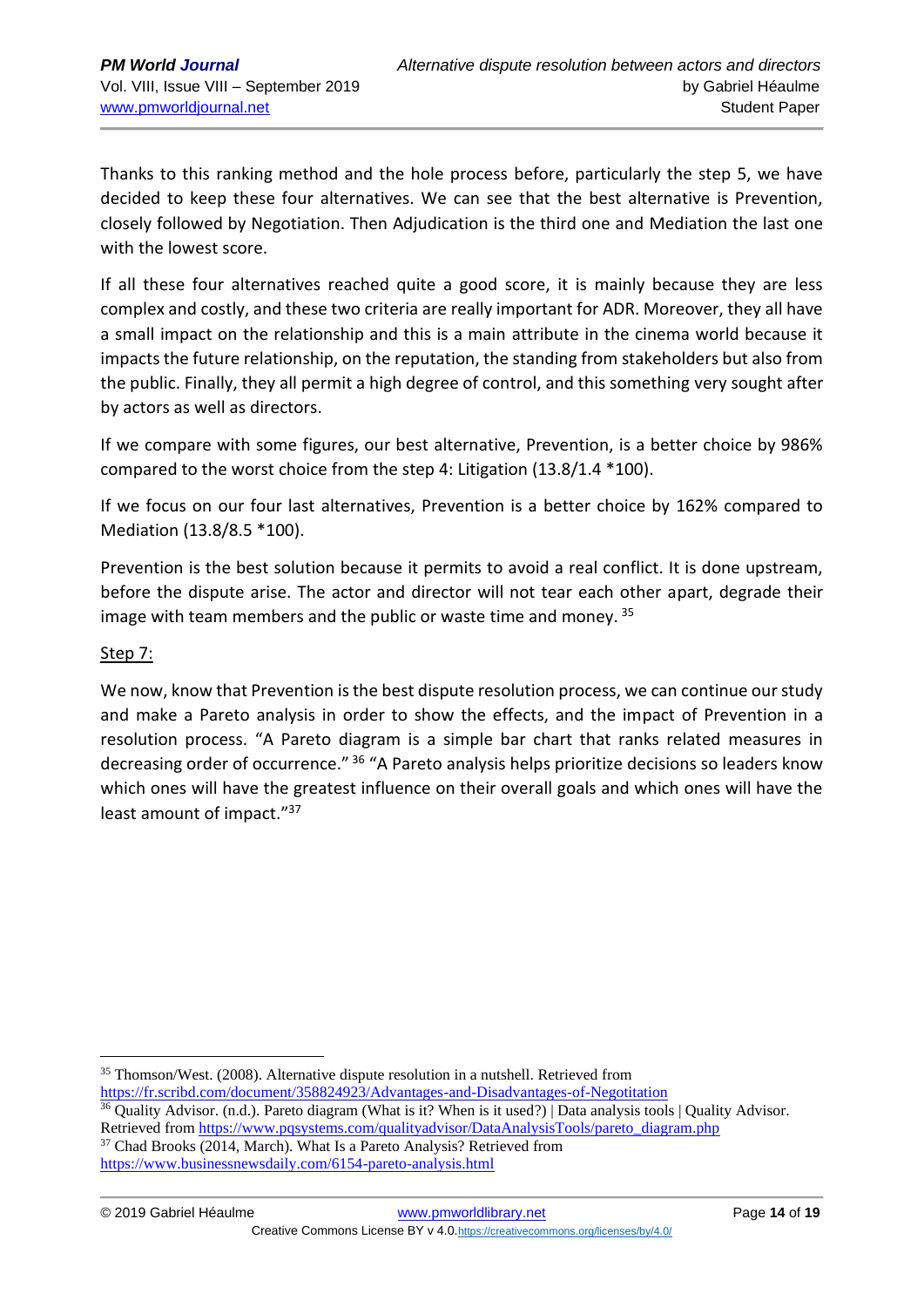

*Figure 8: Pareto analysis of the Impact of disputes without Prevention<sup>38</sup>*

This first graph permits us to see that without Prevention, the cost, the confidentiality, and the duration are highly impacted by the disputes, such as the impact on relationship. The complexity is also impacted but less than the others.

Let now see how these criteria are impacted with Prevention.



Impact on dispute with prevention

*Figure 9: Pareto analysis of the Impact of disputes with Prevention<sup>39</sup>*

<sup>&</sup>lt;sup>38</sup> By the author

 $39$  By the author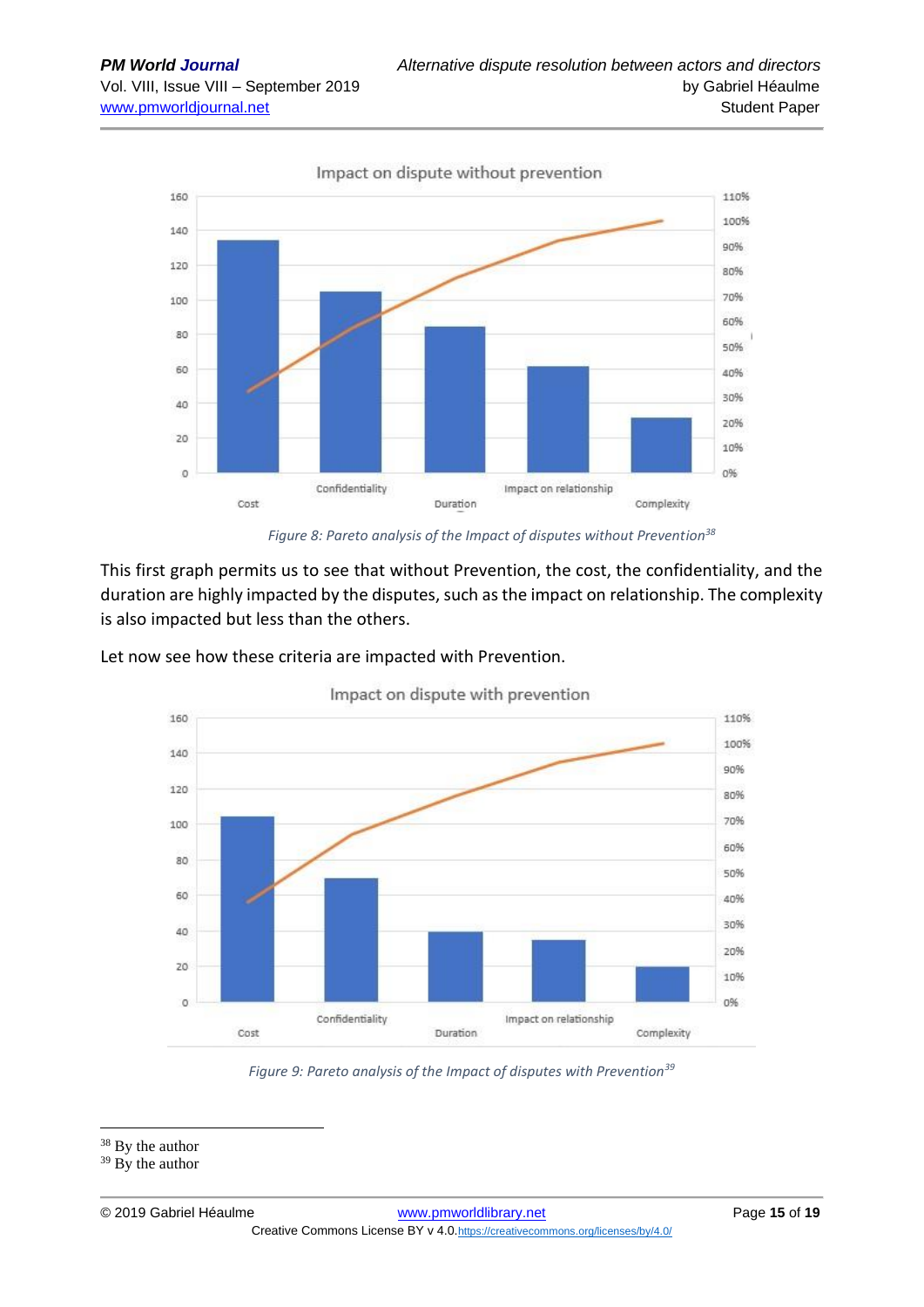Here, we can notice that the use of Prevention permits to reduce the impact on cost, confidentiality, duration, impact on relationship and even on the complexity. Prevention enables the director and the actor to reduce the main disadvantages of dispute.

### **Conclusion**

Our main objective on this paper, was to discover what are the best ways to resolve a dispute through the alternative dispute resolution for a director and an actor in the cinema world.

We first showed the different possible alternatives that both parties can use: Prevention, Negotiation, Adjudication, Mediation, Expert determination and Litigation. After presenting and defining each solution, we presented the fourteenth attributes and ranked them in order to help us evaluate the different solutions and prioritize the most interesting ones.

During the process we have eliminated the Expert determination and the Litigation because, as we saw earlier, they are too costly and have a strongly bad effect on the image of the public persons involved in the conflict, so the confidentiality is a really important point as well as the impact on relationship, and they both are deteriorated due to these complexes and publics alternatives.

In another way, the best alternatives are Prevention and Negotiation, because they permit to avoid a hard conflict and the solution is made in a gentler way. Indeed, both parties will work together and try to resolve the problem before it gets worse.

# **References**

- 1. Art and Cultural Heritage Dispute Resolution (n.d.). Retrieved from [http://www.wipo.int/wipo\\_magazine/en/2009/04/article\\_0007.html](http://www.wipo.int/wipo_magazine/en/2009/04/article_0007.html)
- 2. The Use of Alternative Dispute Resolution in Art Related Disputes. Kluwer Arbitration Blog. (October 23, 2015). Retrieved from [http://arbitrationblog.kluwerarbitration.com/2015/10/23/the-use-of-alternative-dispute](http://arbitrationblog.kluwerarbitration.com/2015/10/23/the-use-of-alternative-dispute-resolution-in-art-related-disputes/)[resolution-in-art-related-disputes/](http://arbitrationblog.kluwerarbitration.com/2015/10/23/the-use-of-alternative-dispute-resolution-in-art-related-disputes/)
- 3. Information Sheet: Alternative Dispute Resolution Mediation. (n.d.). Arts Law. Retrieved from <https://www.artslaw.com.au/info-sheets/info-sheet/mediation-service/>
- 4. Alternative Dispute Resolution and Art-Law A New Research Project of the Geneva Art-Law Centre. (n.d.). Journal of International Commercial Law and Technology. Retrieved from <http://www.jiclt.com/index.php/jiclt/article/view/124/122>
- 5. WIPO Alternative Dispute Resolution (ADR) for Art and Cultural Heritage. (n.d.). Retrieved from <http://www.wipo.int/amc/en/center/specific-sectors/art/>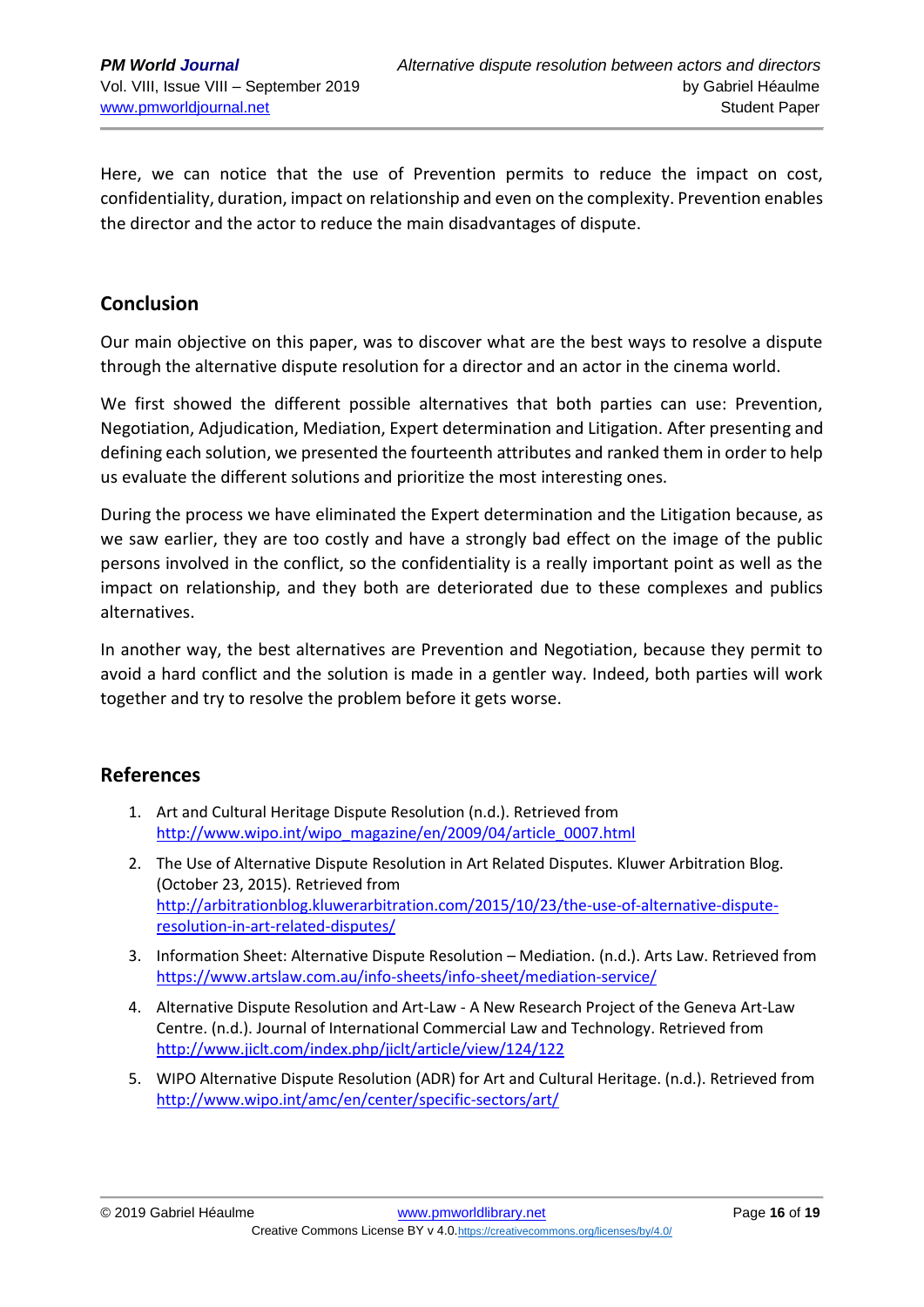- 6. La production cinématographique en 2016 Afcinema. (May 02, 2017). Afcinema Association Française des directeurs de la photographie Cinématographique. Retrieved from <https://www.afcinema.com/La-production-cinematographique-en-2016.html>
- 7. ADR Types & Benefits. (n.d.). ADR Types & Benefits alternative\_dispute\_resolution. Retrieved from <http://www.courts.ca.gov/3074.htm>
- 8. William R. Duncan. (1996). A guide to the project management body of knowledge. Retrieved from <http://www2.fiit.stuba.sk/~bielik/courses/msi-slov/reporty/pmbok.pdf>
- 9. Adapted from a Linked In discussion initiated by William R. Duncan (1/13/2018). Retrieved from <https://www.linkedin.com/feed/update/urn:li:activity:6357416976318558208/>
- 10. Adapted from an Investopedia definition. (n.d.). Retrieved from [http://www.planningplanet.com/guild/gpccar/introduction-to-managing-project](http://www.planningplanet.com/guild/gpccar/introduction-to-managing-project-controls?fbclid=IwAR1wj7rohxPEStWNIzYMEqFDAdjZn33DdYs6zC_4JjJk_D7gaaBIL-l1Cbw)[controls?fbclid=IwAR1wj7rohxPEStWNIzYMEqFDAdjZn33DdYs6zC\\_4JjJk\\_D7gaaBIL-l1Cbw](http://www.planningplanet.com/guild/gpccar/introduction-to-managing-project-controls?fbclid=IwAR1wj7rohxPEStWNIzYMEqFDAdjZn33DdYs6zC_4JjJk_D7gaaBIL-l1Cbw)
- 11. Planning Planet. (n.d.). Job Description for Planning Manager | Project Controls planning, scheduling, cost management and forensic analysis (Planning Planet). Retrieved from <http://www.planningplanet.com/guild/gpccar/introduction-to-managing-people>
- 12. Giammalvo, Paul D (2015) Course Materials. Contributed Under [Creative Commons License BY v](https://creativecommons.org/licenses/by/4.0/)  [4.0.](https://creativecommons.org/licenses/by/4.0/) Retrieved from [http://www.planningplanet.com/guild/gpccar/introduction-to-managing](http://www.planningplanet.com/guild/gpccar/introduction-to-managing-project-controls?fbclid=IwAR1wj7rohxPEStWNIzYMEqFDAdjZn33DdYs6zC_4JjJk_D7gaaBIL-l1Cbw)[project-controls?fbclid=IwAR1wj7rohxPEStWNIzYMEqFDAdjZn33DdYs6zC\\_4JjJk\\_D7gaaBIL](http://www.planningplanet.com/guild/gpccar/introduction-to-managing-project-controls?fbclid=IwAR1wj7rohxPEStWNIzYMEqFDAdjZn33DdYs6zC_4JjJk_D7gaaBIL-l1Cbw)[l1Cbw](http://www.planningplanet.com/guild/gpccar/introduction-to-managing-project-controls?fbclid=IwAR1wj7rohxPEStWNIzYMEqFDAdjZn33DdYs6zC_4JjJk_D7gaaBIL-l1Cbw)
- 13. Les métiers du cinéma : sur le tournage. (April 11, 2017). Apprendre le cinéma. Retrieved from <http://apprendre-le-cinema.fr/les-metiers-du-cinema-sur-le-tournage/>
- 14. GUILD OF PROJECT CONTROLS COMPENDIUM and REFERENCE (CaR) | Project Controls planning, scheduling, cost management and forensic analysis (Planning Planet). (n.d.). Portfolios of Projects. Retrieved from [http://www.planningplanet.com/guild/gpccar/introduction-to](http://www.planningplanet.com/guild/gpccar/introduction-to-managing-project-controls?fbclid=IwAR1wj7rohxPEStWNIzYMEqFDAdjZn33DdYs6zC_4JjJk_D7gaaBIL-l1Cbw)[managing-project](http://www.planningplanet.com/guild/gpccar/introduction-to-managing-project-controls?fbclid=IwAR1wj7rohxPEStWNIzYMEqFDAdjZn33DdYs6zC_4JjJk_D7gaaBIL-l1Cbw)[controls?fbclid=IwAR1wj7rohxPEStWNIzYMEqFDAdjZn33DdYs6zC\\_4JjJk\\_D7gaaBIL-l1Cbw](http://www.planningplanet.com/guild/gpccar/introduction-to-managing-project-controls?fbclid=IwAR1wj7rohxPEStWNIzYMEqFDAdjZn33DdYs6zC_4JjJk_D7gaaBIL-l1Cbw)
- 15. Global Alliance for Project Performance Standards. (2011). [Program Typology.](http://globalpmstandards.org/tools/complexity-rating/program-typology/) Retrieved from [http://www.planningplanet.com/guild/gpccar/introduction-to-managing-project](http://www.planningplanet.com/guild/gpccar/introduction-to-managing-project-controls?fbclid=IwAR1wj7rohxPEStWNIzYMEqFDAdjZn33DdYs6zC_4JjJk_D7gaaBIL-l1Cbw)[controls?fbclid=IwAR1wj7rohxPEStWNIzYMEqFDAdjZn33DdYs6zC\\_4JjJk\\_D7gaaBIL-l1Cbw](http://www.planningplanet.com/guild/gpccar/introduction-to-managing-project-controls?fbclid=IwAR1wj7rohxPEStWNIzYMEqFDAdjZn33DdYs6zC_4JjJk_D7gaaBIL-l1Cbw)
- 16. The 34 Biggest Actor vs. Director Fights in Hollywood. (n.d.). Ranker. Retrieved from <https://www.ranker.com/list/actor-director-fights/matthewcoleweiss>
- *17.* Read "Reducing Construction Costs: Uses of Best Dispute Resolution Practices by Project Owners: Proceedings Report" at NAP.edu. (n.d.). National Academies Press: OpenBook. Retrieved from *<https://www.nap.edu/read/11846/chapter/4>*
- 18. The Australian institute of mediators and arbitrators Dispute review boards (December-2015) Adaptation Planning planet –Formal dispute resolution. Retrieved from <http://www.planningplanet.com/guild/gpccar/formal-disputes-resolution>
- 19. Planning Planet. (n.d.). Job Description for Planning Manager | Project Controls planning, scheduling, cost management and forensic analysis (Planning Planet). Retrieved from *<http://www.planningplanet.com/guild/gpccar/formal-disputes-resolution>*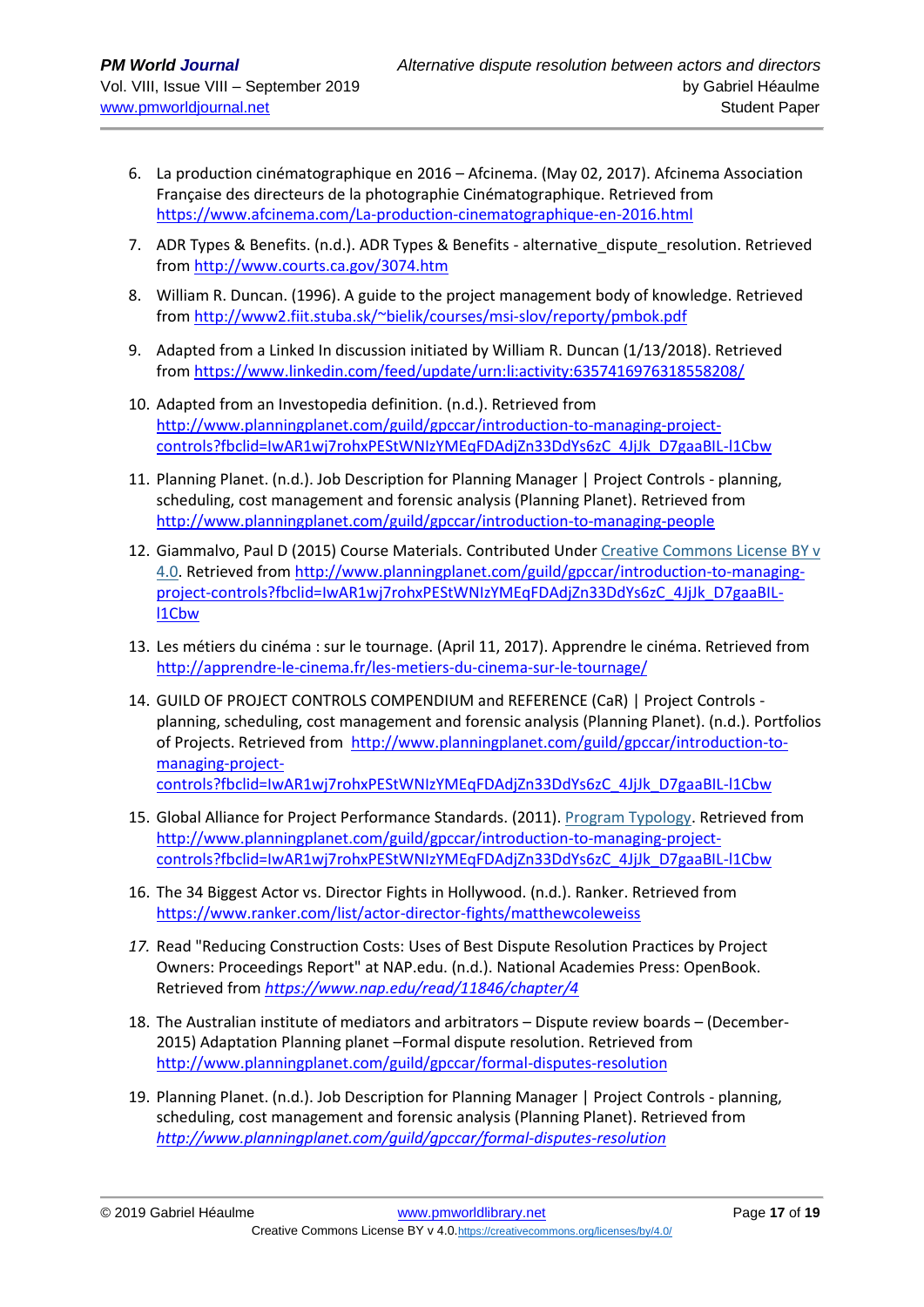- 20. Six Tips for Successfully Resolving Construction Disputes. (n.d.). Construction Executive | Welcome. Retrieved from *[http://constructionexec.com/article/six-tips-for-successfully](http://constructionexec.com/article/six-tips-for-successfully-resolving-construction-disputes)[resolving-construction-disputes](http://constructionexec.com/article/six-tips-for-successfully-resolving-construction-disputes)*
- 21. Agency for dispute resolution (n.d*.). WHAT ARE THE UNIQUE CHARACTERISTICS OF ADR PROCESSES?* Retrieved from [http://www.agencydr.com/faq/alternative-dispute-resolution](http://www.agencydr.com/faq/alternative-dispute-resolution-qa/what-are-the-unique-characteristics-of-adr-processes.html)[qa/what-are-the-unique-characteristics-of-adr-processes.html](http://www.agencydr.com/faq/alternative-dispute-resolution-qa/what-are-the-unique-characteristics-of-adr-processes.html)
- 22. Ch. 19 The Decision to Arbitrate. (n.d.). Enforcing U.S. Judgments Abroad Proskauer on International Litigation and Arbitration. Retrieved from <https://www.proskauerguide.com/arbitration/19>
- 23. Le gouvernement vénézuélien veut aussi un film sur Hugo Chávez. (August 25, 2016). FIGARO. Retrieved from [http://www.lefigaro.fr/cinema/2016/08/25/03002-20160825ARTFIG00110-le](http://www.lefigaro.fr/cinema/2016/08/25/03002-20160825ARTFIG00110-le-gouvernement-venezuelien-veut-aussi-un-film-sur-hugo-chvez.php)[gouvernement-venezuelien-veut-aussi-un-film-sur-hugo-chvez.php](http://www.lefigaro.fr/cinema/2016/08/25/03002-20160825ARTFIG00110-le-gouvernement-venezuelien-veut-aussi-un-film-sur-hugo-chvez.php)
- 24. Thomson/West. (2008). Alternative dispute resolution in a nutshell. Retrieved from <https://fr.scribd.com/document/358824923/Advantages-and-Disadvantages-of-Negotitation>
- 25. Quality Advisor. (n.d.). Pareto diagram (What is it? When is it used?) | Data analysis tools | Quality Advisor. Retrieved from [https://www.pqsystems.com/qualityadvisor/DataAnalysisTools/pareto\\_diagram.php](https://www.pqsystems.com/qualityadvisor/DataAnalysisTools/pareto_diagram.php)
- 26. Chad Brooks (2014, March). What Is a Pareto Analysis? Retrieved from <https://www.businessnewsdaily.com/6154-pareto-analysis.html>
- 27. Demain | Partout dans le monde des solutions existent. (n.d.). Demain. Retrieved from <https://www.demain-lefilm.com/>
- 28. Aux Etats-Unis, « Kirikou » interdit aux mineurs. (September 19, 2015). leparisien.fr. Retrieved from [http://www.leparisien.fr/espace-premium/culture-loisirs/aux-etats-unis-kirikou-interdit](http://www.leparisien.fr/espace-premium/culture-loisirs/aux-etats-unis-kirikou-interdit-aux-mineurs-19-09-2015-5105807.php)[aux-mineurs-19-09-2015-5105807.php](http://www.leparisien.fr/espace-premium/culture-loisirs/aux-etats-unis-kirikou-interdit-aux-mineurs-19-09-2015-5105807.php)